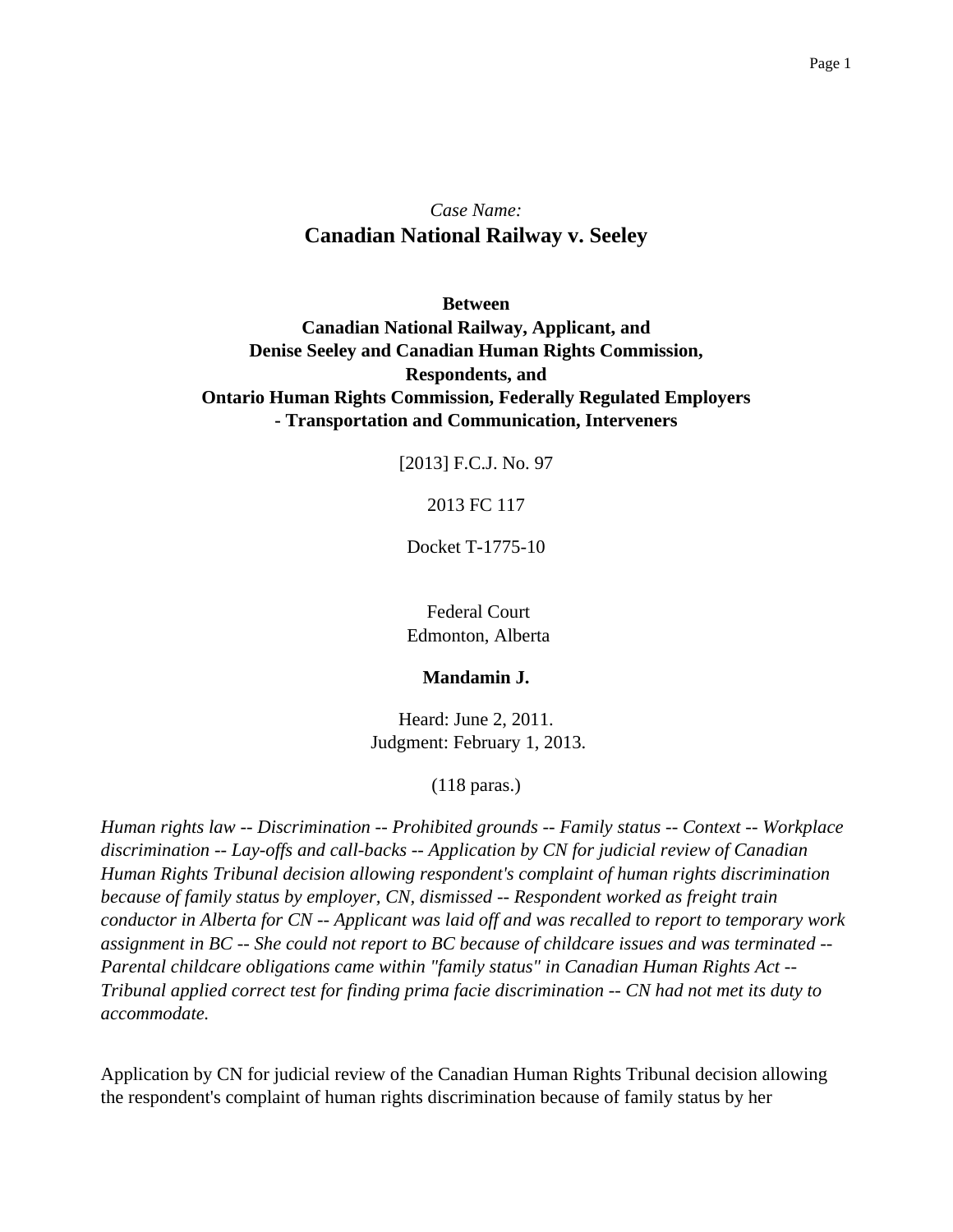employer, CN. The respondent was employed by CN as a freight train conductor working in Alberta. She was on laid off status and was recalled by CN to report to a temporary work assignment to cover a major shortage in BC. She advised she could not report to BC because of childcare issues. CN gave her additional time to report. After she did not report for work by the deadline, CN terminated her employment. The Tribunal found that the respondent had proven prima facie employment discrimination on the basis of family status. The Tribunal decided that family status included parental child care obligations. The Tribunal found, because of the respondent's s parental duties and obligations, she was unable to participate equally and fully in employment due to CN rules and practices. It further found that CN had not met its duty to accommodate her. The Tribunal directed that CN review its accommodation policy, pay compensation for lost earnings as well as additional \$15,000 compensation for pain and suffering and \$20,000 for reckless conduct.

HELD: Application dismissed. The Tribunal did not err in finding parental childcare obligations came within the term "family status" in the Canadian Human Rights Act. If Parliament intended to exclude parental childcare obligations, it would have chosen language that clearly said so. The Tribunal's interpretation of family status as including childcare obligations was within the scope of the ordinary meaning of the words and in accord with the objects of the Act. Its interpretation was liberal, giving the right enunciated full recognition and effect, and it was in keeping with previous decisions in related human rights and labour forums as well as relevant jurisprudence. The Tribunal applied the correct test for finding prima facie discrimination on the basis of family status and did not err in finding that CN had not met its duty to accommodate the respondent. Applying a prima facie standard to finding of discrimination based on family status did require a claimant to provide evidence but that did not create a high standard of proof. CN never provided information necessary for the respondent to explore whether childcare options were available or feasible in BC. A realistic assessment of her familial circumstances disclosed she would have significant difficulty in fulfilling her childcare responsibilities in responding to an indefinite recall assignment to cover the BC shortage. CN, by its failure to respond to the respondent, denied her the opportunity to realistically explore and consider options for childcare in responding to the shortage or accessing accommodation if available under CN policy or the collective agreement. It was essential that CN engage in discussions by responding to the respondent's requests for information that it alone had about the working conditions and the accommodation that might be available for her and her children. The Tribunal's finding that CN's claim that merely providing extra time was not a meaningful response to the request for accommodation was reasonable. The Tribunal's award of compensation was reasonable.

#### **Statutes, Regulations and Rules Cited:**

Canadian Human Rights Act, RSC 1985, c H-6, s. 2, s. 3, s. 7(b), s. 10, s. 53

#### **Counsel:**

Richard Charney, William Hlibchuk and Brian Gottheil, for the Applicant.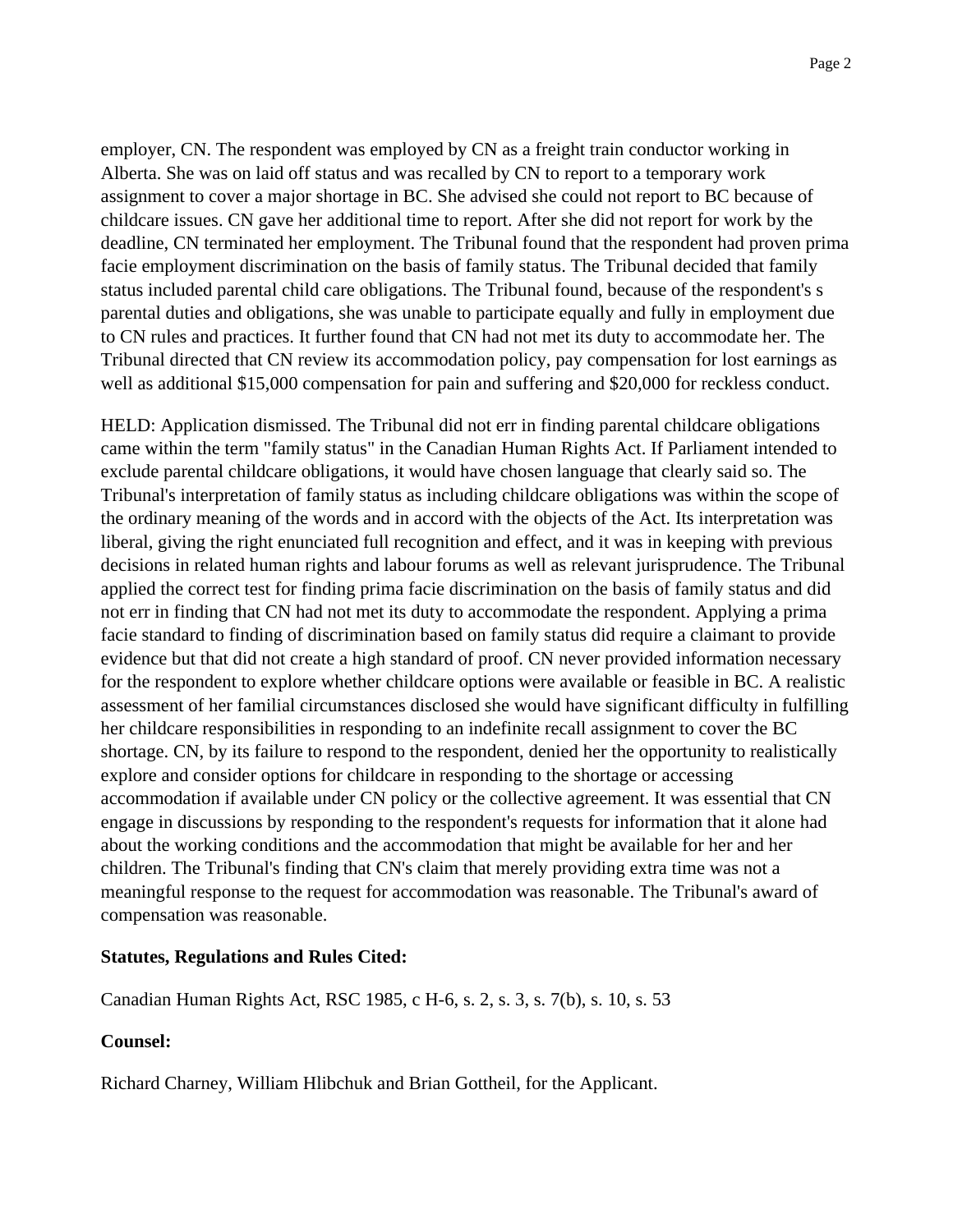Simon Renouf and Shasta Desbarats, for the Respondent, Denise Seeley.

Daniel Poulin and Sheila Osborne-Brown, for the Respondent, Canadian Human Rights Commission.

Cathy Pike, for the Intervener, Ontario Human Rights Commission.

John Craig and Michelle MacGillivray, for the Intervener, Federally Regulated Employers - Transportation and Communication.

### **REASONS FOR JUDGMENT AND JUDGMENT**

**1 MANDAMIN J.:**-- This is an application for judicial review of the Canadian Human Rights Tribunal [the Tribunal] September 29, 2010 decision allowing Ms. Denise Seeley's complaint of human rights discrimination because of family status by the employer the Canadian National Railway [CN].

**2** Ms. Seeley had filed a complaint alleging that her employer, CN, has discriminated against her on the basis of her family status by failing to accommodate her parental childcare obligations and by terminating her employment. Family status is a protected ground under the *Canadian Human Rights Act*, RSC 1985, c H-6 [the *Act*].

**3** Ms. Seeley was employed by CN as a freight train conductor and her home terminal was Jasper, Alberta. She was on laid off status and was recalled by CN to report to a temporary work assignment to cover a major shortage in Vancouver, British Columbia. She advised she could not report to Vancouver because of childcare issues. CN gave Ms. Seeley additional time to report. After she did not report for work to Vancouver by a June 30, 2005 deadline, CN terminated her employment.

**4** The Tribunal found that Ms. Seeley had proven *prima facie* employment discrimination on the basis of family status. It further found that CN had not met its duty to accommodate Ms. Seeley. Finally, the Tribunal issued the remedial order directing the CN review its accommodation policy, pay compensation for lost earnings as well as additional compensation for pain and suffering and for reckless conduct.

**5** The Applicant submits the Tribunal made errors of law as well as fact in sustaining Ms. Seeley's complaint. It submits the Tribunal erred in finding *prima facie* case of discrimination had been made out, in finding CN had not met its duty to accommodate, and in awarding additional damages based on a finding of reckless conduct.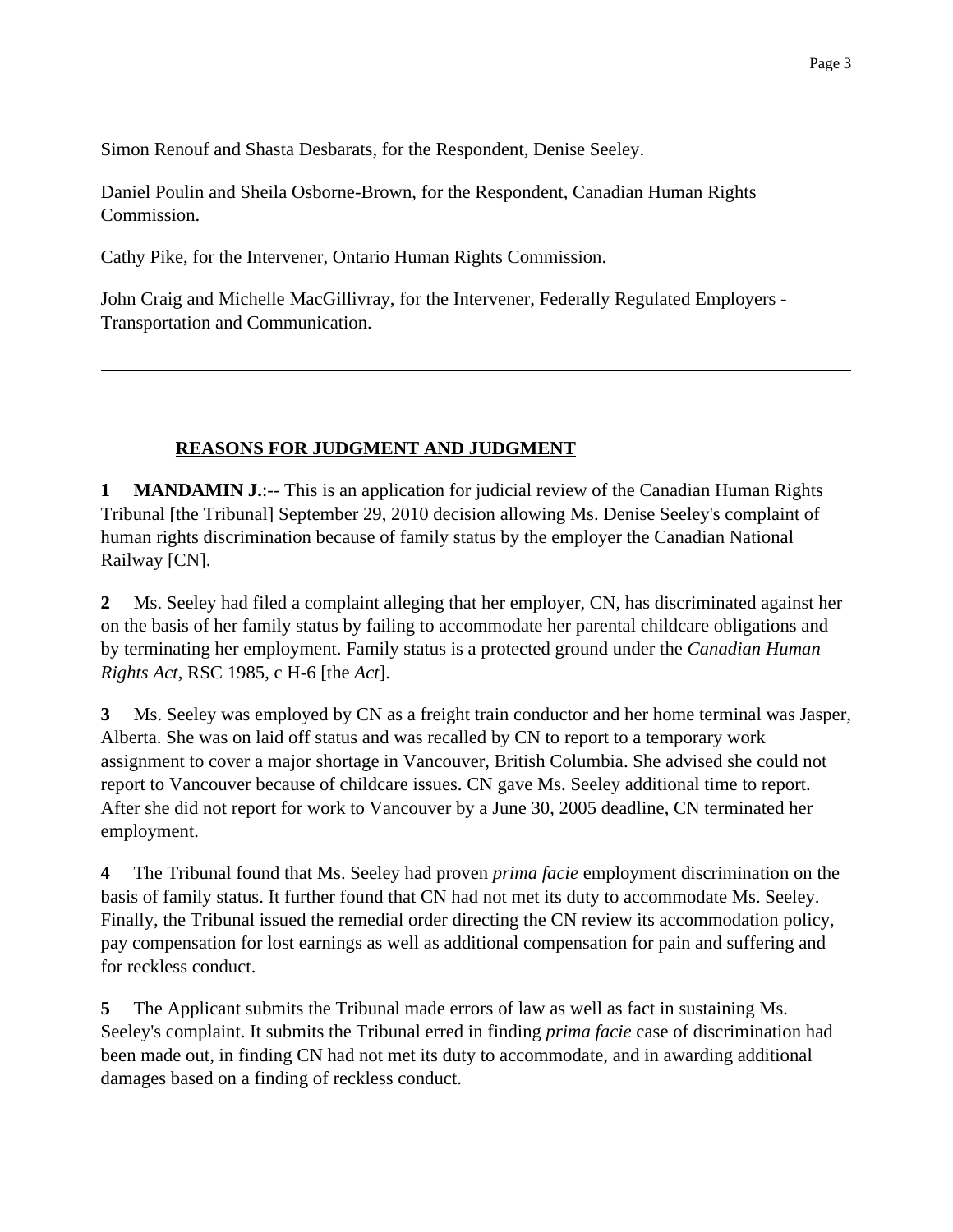**6** I conclude that the Tribunal did not err in finding parental childcare obligations comes within the term "family status" in the *Act*. I also conclude the Tribunal applied the correct test for finding *prima facie* discrimination on the basis of family status. Finally, I conclude the Tribunal did not err in finding, on the evidence before it, that the CN had not met its duty to accommodate Ms. Seeley.

## **Background**

**7** Ms. Seeley was hired by CN as a brakeman in 1991 and qualified as a freight train conductor 1993. Her home terminal was Jasper, Alberta. Ms. Seeley's husband is also employed by CN as a locomotive engineer. Ms. Seeley's first child was born in 1999 and her second child was born in 2003. The family lived in Brule, Alberta approximately 98 km from Jasper.

**8** Ms. Seeley worked as a conductor from 1991 to 1997. In 1997 she was laid off. Ms. Seeley remained on layoff status from November 1997 until February 2005 but continued to accumulate seniority in accordance with the collective agreement between CN and the Union. During the period 1997 to 2001 she performed work for CN on emergency calls.

**9** CN is a transcontinental railway operating throughout Canada and the United States. It operates trains 24 hours a day, seven days a week, throughout the entire year.

**10** CN has negotiated arrangements to protect against shortages of employees to run trains in any particular terminal in its large rail network. Article 115 of CN's collective agreement with the United Transportation Union allows the CN to recall employees who have been laid off, in order of seniority, and require such employees to report to work within 15 days. Article 148.11 requires employees with a seniority date after June 29, 1990 to protect shortages throughout the western region of Canada which includes Vancouver.

**11** In 2005 CN experienced a severe shortage of conductors at its Vancouver terminal. In response to that shortage, CN recalled 47 laid-off employees from across western Canada in order of seniority beginning February 25, 2005.

**12** A CN representative telephoned Ms. Seeley's home on February 26, 2005 and spoke to Ms. Seeley's husband advising that Ms. Seeley was being recalled to protect the Vancouver shortage.

**13** Ms. Seeley wrote and requested a 30-day extension of the reporting deadline which CN granted. Shortly before the new deadline she wrote a further letter to CN asking that she be relieved from reporting to Vancouver on a compassionate basis. Her concern related to the lack of childcare options.

**14** Ms. Seeley's initial March 4, 2005 letter to CN set out her family situation. She indicated she had two children, one six years old in kindergarten and the other 21 months old. She had no immediate family nearby to help care for the children and the daycare in nearby Hinton only covered the standard daily business hours. Her husband is also a railroader and may be away for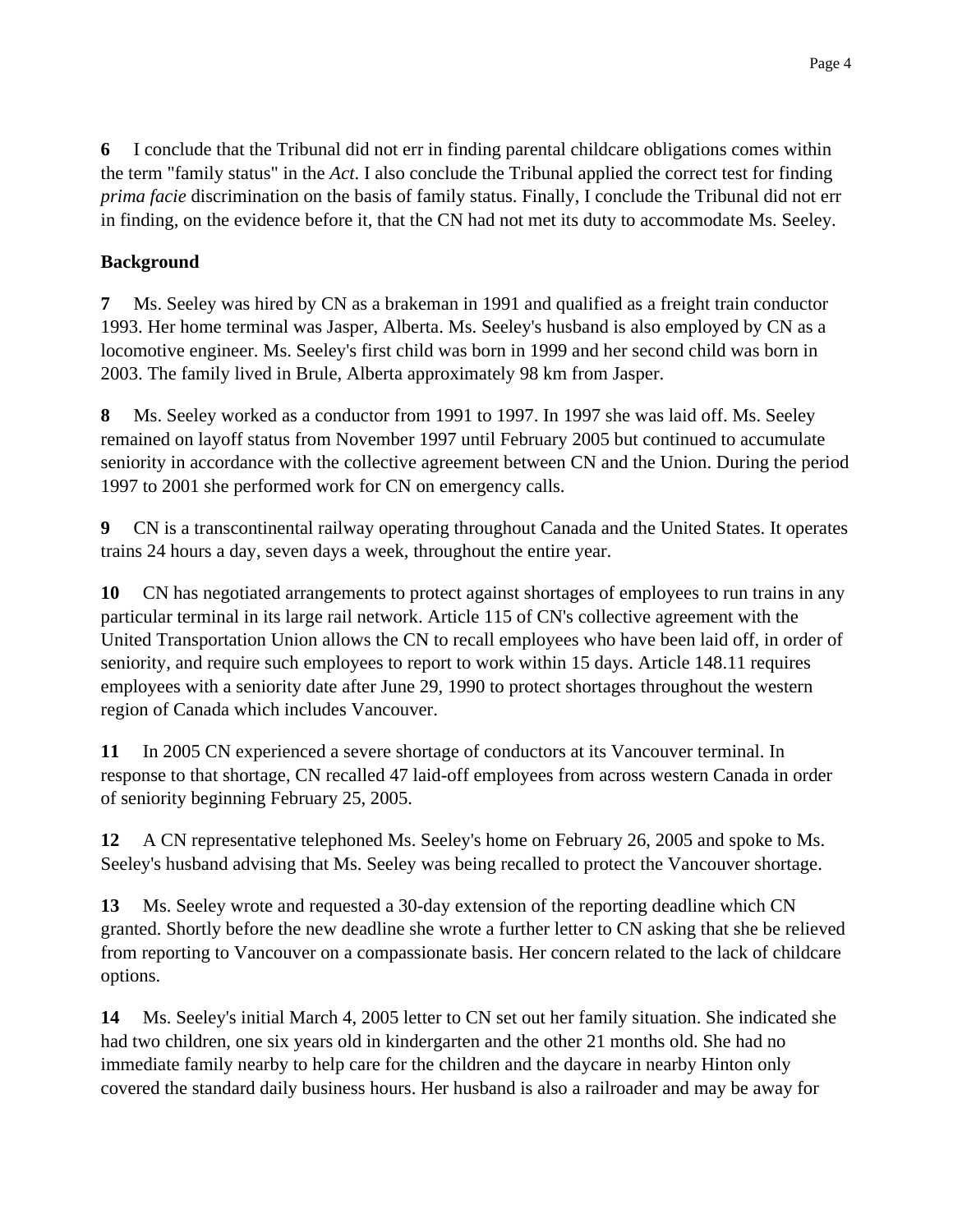periods from 14 to 24 hours at a time. She requested the 30-day extension to explore childcare options that may exist. She also made telephone requests. On March 26, 2005 Ms. Seeley wrote asking she be relieved from reporting to Vancouver on a compassionate basis under the terms of the collective agreement. CN never responded nor did it provide any information about the term or details of the shortage recall assignment in Vancouver.

**15** CN maintained its position that Ms. Seeley was required to report to Vancouver under the terms of the collective agreement but did provide additional time. Ms. Seeley's reporting date was extended from March 14, 2005 to March 29, 2005 and further extended until May 6, 2005. The Union indicated that Ms. Seeley required additional time to report and CN extended that the reporting deadline to June 30, 2005.

**16** On June 20, 2005, CN requested Ms. Seeley advise, by June 30, 2005, whether or not she would report for duty to cover the shortage in Vancouver. CN further informed her that her failure to do so would result in her employment being terminated. Ms. Seeley responded on June 27, 2005 stating that she was awaiting a decision on her request for relief and asked the June 30 deadline be forgone until CN made a decision on the request for compassionate allowance.

**17** On July 4, 2005, CN advised to Ms. Seeley her employment was terminated because she failed to cover the shortage in Vancouver.

**18** Ms. Seeley filed a complaint with the Canada Human Rights Commission [the Commission] on June 26, 2006, alleging discrimination on the basis of family status. The matter went before the Tribunal in 2009, and the Tribunal released its decision on September 29, 2010, allowing Ms. Seeley's complaint.

### **Decision under Review**

**19** The Tribunal noted that Ms. Seeley bore the onus of establishing a *prima facie* case of discrimination based on family status. It adopted the approach that a *prima facie* case exists where the duties and obligations incurred by parents combined with the employer's rules make the complainant unable to participate equally and fully in employment with the employer. *Hoyt v Canadian National Railway*, [2006] C.H.R.D. No. 33 [*Hoyt*]; *Brown v Canada (Department of National Revenue, Customs and Excise)*, [1993] C.H.R.D. No. 7 [*Brown*].

**20** The Tribunal decided that family status included parental child care obligations. It rejected CN's submission for a more onerous test for *prima facie* discrimination of "a serious interference" drawn from the British Columbia Court of Appeal decision in *Health Services Association of British Columbia v Campbell River and North Island Transition Society*, 2004 BCCA 260 [*Campbell River*].

**21** The Tribunal concluded that Ms. Seeley had established a *prima facie* case since CN's ordering Ms. Seeley into cover the Vancouver shortage made it impossible for her to arrange for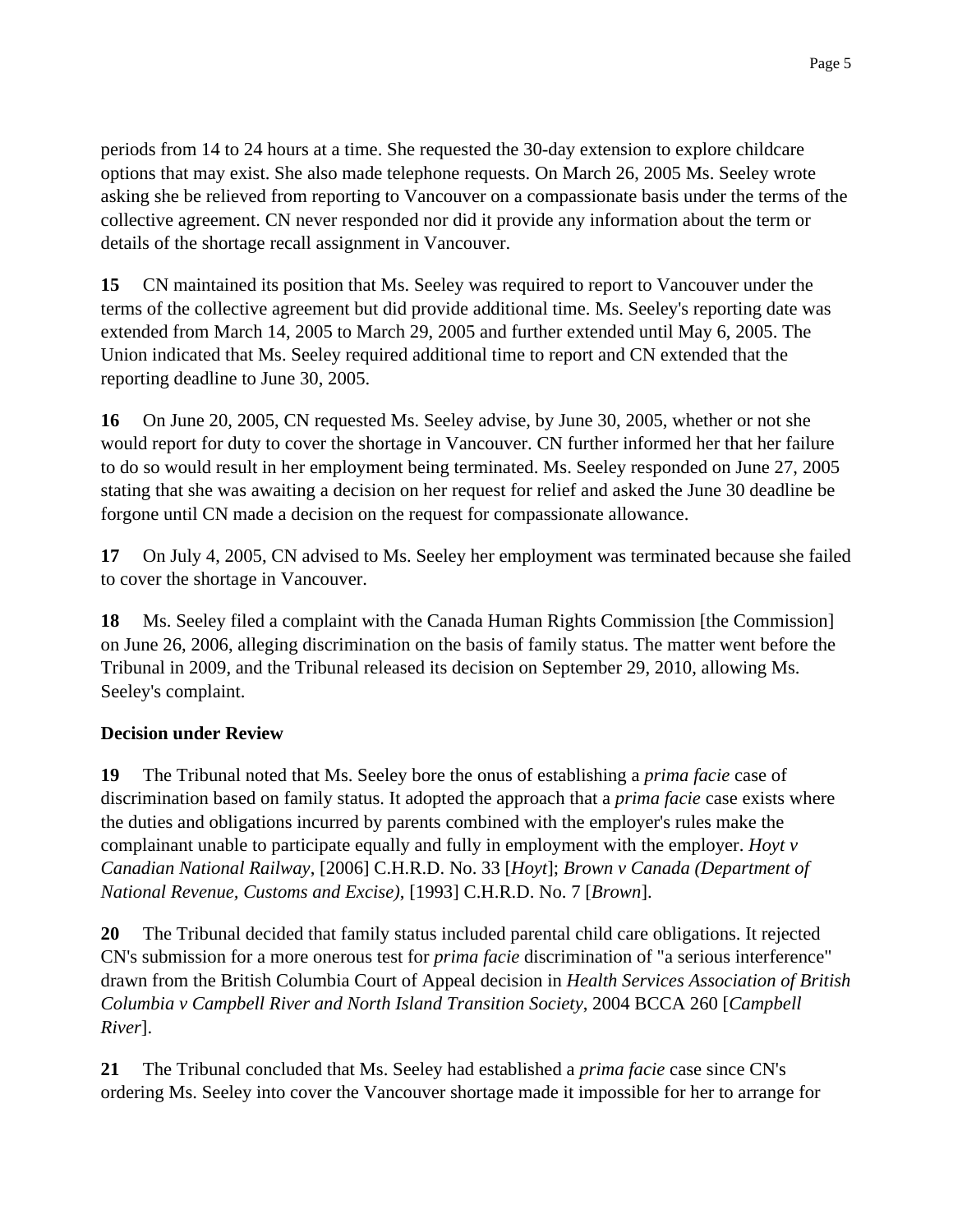appropriate childcare. The Tribunal found, because of Ms. Seeley's parental duties and obligations, she was unable to participate equally and fully in employment due to CN rules and practices.

**22** The Tribunal held the onus shifted it to CN to demonstrate that the requirement to report to cover the Vancouver shortage was a *bona fide* occupational requirement [BFOR]. *Public Service Labour Relations Commission v BCGSEU*, [1999] 3 SCR 3, at paras. 54 - 68 [*Meiorin*].

**23** The Tribunal went on to conclude CN did not produce evidence to prove that accommodating Ms. Seeley would have constituted undue hardship for the CN. The Tribunal decided the undue hardship analysis must be applied in the context of the individual accommodation requested which was not done in Ms. Seeley's case. The Tribunal found the CN had a comprehensive accommodation policy which could include the ground of family status and the collective agreement allowed CN to exempt employees from covering the shortage if they have a "satisfactory reason".

**24** The Tribunal decided that CN did not provide reasonable accommodation to Ms. Seeley because CN did not respond to Ms. Seeley's request for accommodation nor did it meet with her to discuss her situation. The Tribunal found CN did not apply its own accommodation guidelines and policies and instead had decided that parental childcare obligations was not a family status category for which accommodation was required.

**25** Finally the Tribunal imposed following remedies:

- a. CN must work with the Commission to ensure discriminatory practices did not continue and appropriate accommodation policies were in place,
- b. CN reinstate Ms. Seeley as of March 2007 with her seniority uninterrupted,
- c. compensation for loss of wages and benefits,
- d. compensation for pain and suffering in the amount of \$15,000, and
- e. damages for reckless conduct in the amount of \$20,000, the maximum allowable.

**26** CN now applies for judicial review of the Tribunal decision.

**27** The Commission [the Respondent Commission] participates as a respondent along with Ms. Seeley [the Respondent].

**28** The Ontario Human Rights Commission [the Intervener OHRC] intervenes as well as the Federally Regulated Employers - Transportation and Communications [the Intervener FRE-T&C].

## **Legislation**

**29** The *Canadian Human Rights Act*, RSC, 1985, c H-6 provides:

2. The purpose of this Act is to extend the laws in Canada to give effect, within the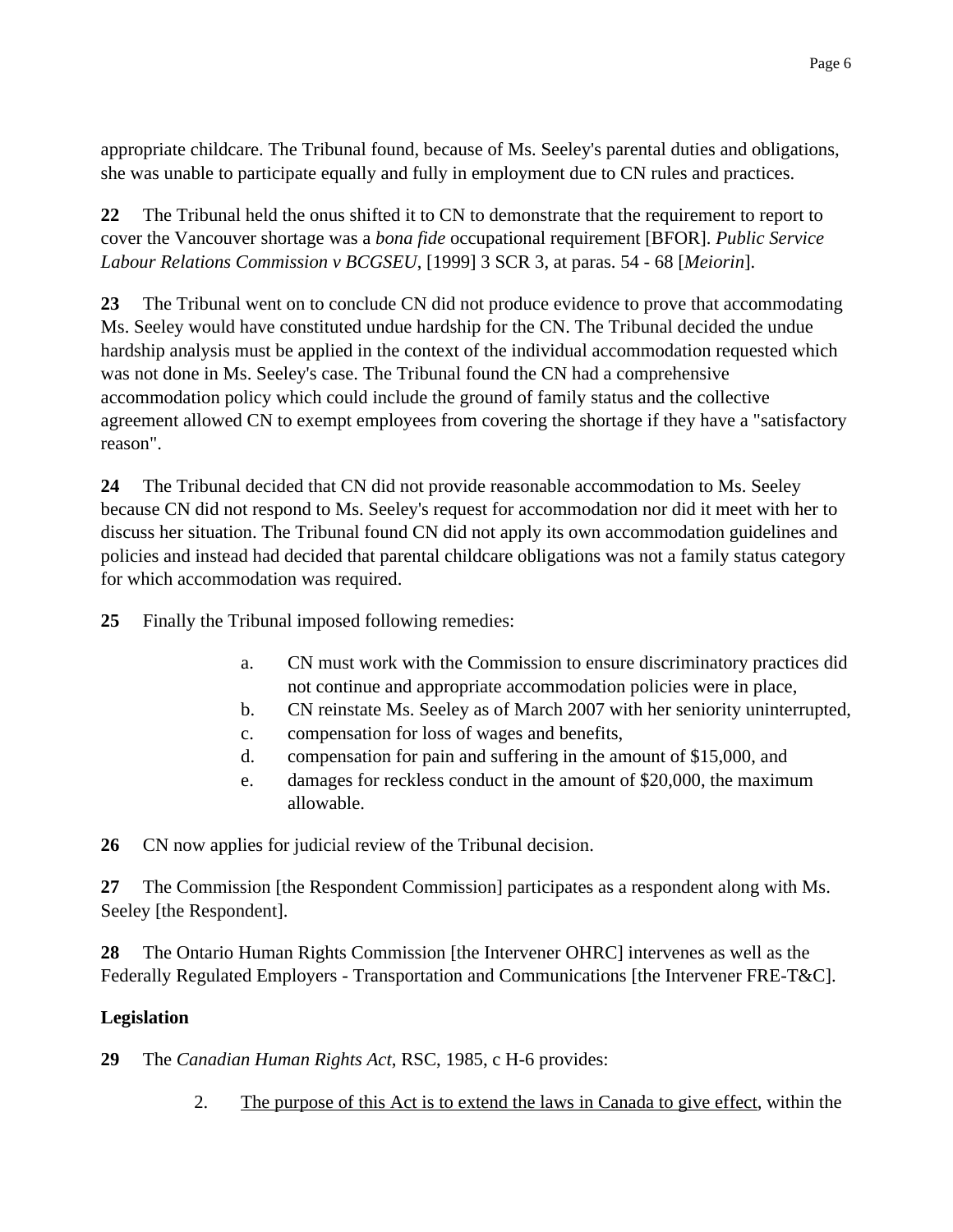purview of matters coming within the legislative authority of Parliament, to the principle that all individuals should have an opportunity equal with other individuals to make for themselves the lives that they are able and wish to have and to have their needs accommodated, consistent with their duties and obligations as members of society, without being hindered in or prevented from doing so by discriminatory practices based on race, national or ethnic origin, colour, religion, age, sex, sexual orientation, marital status, family status, disability or conviction for an offence for which a pardon has been granted or in respect of which a record suspension has been ordered.

- 3. (1) For all purposes of this Act, the prohibited grounds of discrimination are race, national or ethnic origin, colour, religion, age, sex, sexual orientation, marital status, family status, disability and conviction for which a pardon has been granted.
- 7. It is a discriminatory practice, directly or indirectly,

...

- (b) in the course of employment, to differentiate adversely in relation to an employee, on a prohibited ground of discrimination.
- 10. It is a discriminatory practice for an employer, employee organization or employer organization
	- (a) to establish or pursue a policy or practice, or
	- (b) to enter into an agreement affecting recruitment, referral, hiring, promotion, training, apprenticeship, transfer or any other matter relating to employment or prospective employment, that deprives or tends to deprive an individual or class of individuals of any employment opportunities on a prohibited ground of discrimination.
- 53. (1) At the conclusion of an inquiry, the member or panel conducting the inquiry shall dismiss the complaint if the member or panel finds that the complaint is not substantiated.
- (2) If at the conclusion of the inquiry the member or panel finds that the complaint is substantiated, the member or panel may, subject to section 54, make an order against the person found to be engaging or to have engaged in the discriminatory practice and include in the order any of the following terms that the member or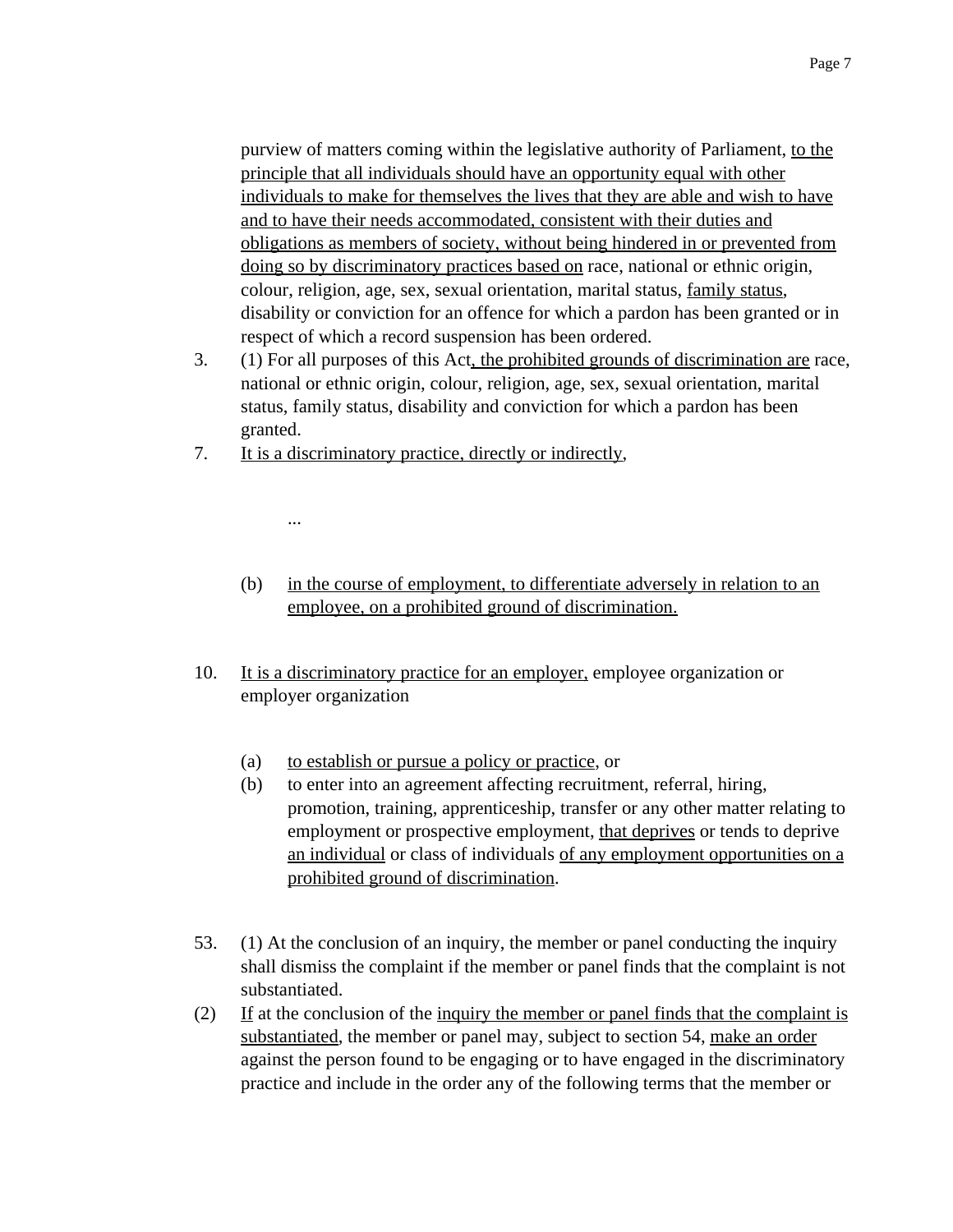panel considers appropriate:

- (a) that the person cease the discriminatory practice and take measures, in consultation with the Commission on the general purposes of the measures, to redress the practice or to prevent the same or a similar practice from occurring in future, including
	- (i) the adoption of a special program, plan or arrangement referred to in subsection  $16(1)$ , or
	- (ii) making an application for approval and implementing a plan under section 17;
- (b) that the person make available to the victim of the discriminatory practice, on the first reasonable occasion, the rights, opportunities or privileges that are being or were denied the victim as a result of the practice;
- (c) that the person compensate the victim for any or all of the wages that the victim was deprived of and for any expenses incurred by the victim as a result of the discriminatory practice;
- (d) that the person compensate the victim for any or all additional costs of obtaining alternative goods, services, facilities or accommodation and for any expenses incurred by the victim as a result of the discriminatory practice; and
- (e) that the person compensate the victim, by an amount not exceeding twenty thousand dollars, for any pain and suffering that the victim experienced as a result of the discriminatory practice.
- (3) In addition to any order under subsection (2), the member or panel may order the person to pay such compensation not exceeding twenty thousand dollars to the victim as the member or panel may determine if the member or panel finds that the person is engaging or has engaged in the discriminatory practice wilfully or recklessly.

[Emphasis added]

\* \* \*

2. La présente loi a pour objet de compléter la législation canadienne en donnant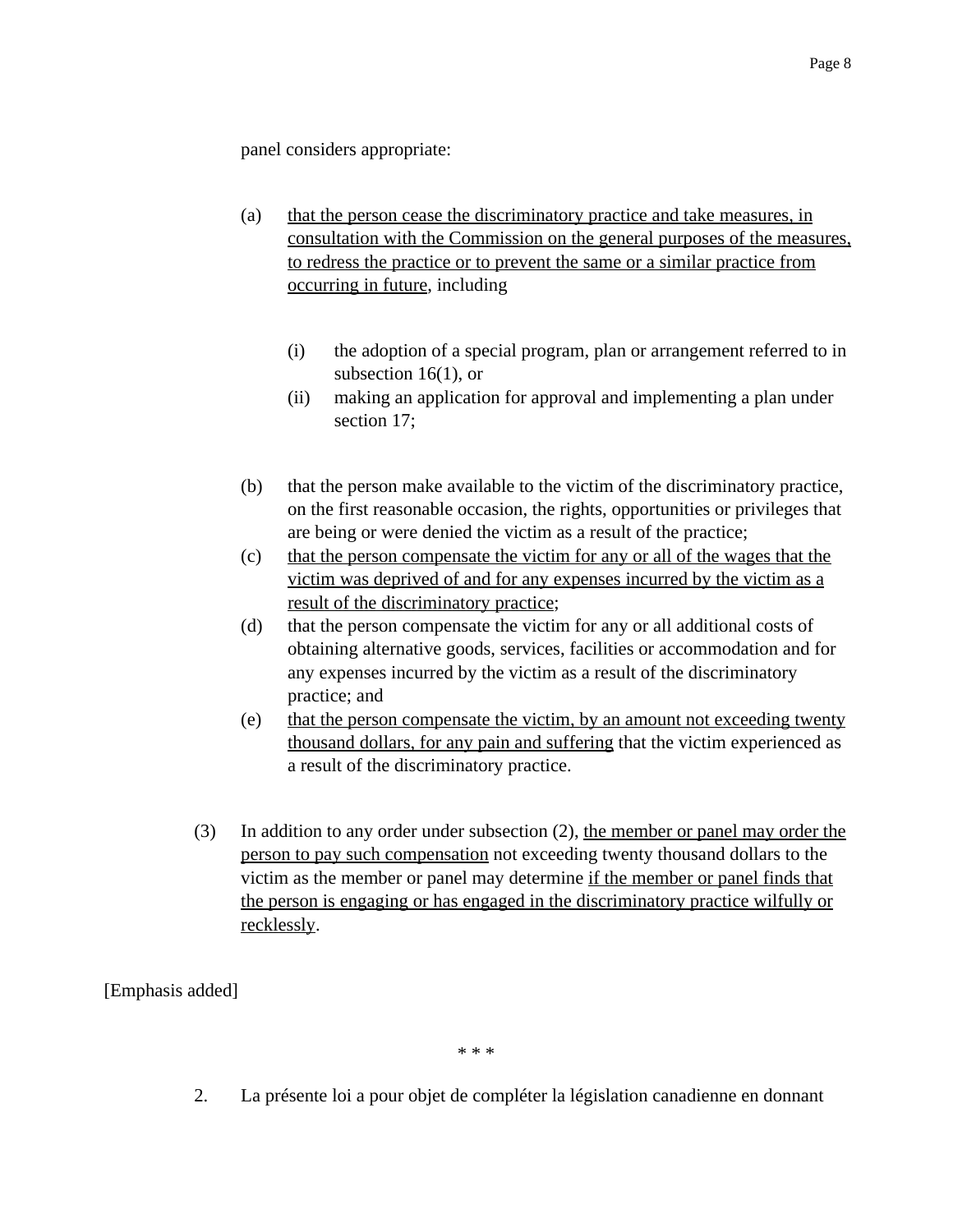effet, dans le champ de compétence du Parlement du Canada, au principe suivant : le droit de tous les individus, dans la mesure compatible avec leurs devoirs et obligations au sein de la société, à l'égalité des chances d'épanouissement et à la prise de mesures visant à la satisfaction de leurs besoins, indépendamment des considérations fondées sur la race, l'origine nationale ou ethnique, la couleur, la religion, l'âge, le sexe, l'orientation sexuelle, l'état matrimonial, la situation de famille, la déficience ou l'état de personne graciée.

- 3. (1) Pour l'application de la présente loi, les motifs de distinction illicite sont ceux qui sont fondés sur la race, l'origine nationale ou ethnique, la couleur, la religion, l'âge, le sexe, l'orientation sexuelle, l'état matrimonial, la situation de famille, l'état de personne graciée ou la déficience.
- 7. Constitue un acte discriminatoire, s'il est fondé sur un motif de distinction illicite, le fait, par des moyens directs ou indirects :
- ...
- b) de le défavoriser en cours d'emploi.
- 10. Constitue un acte discriminatoire, s'il est fondé sur un motif de distinction illicite et s'il est susceptible d'annihiler les chances d'emploi ou d'avancement d'un individu ou d'une catégorie d'individus, le fait, pour l'employeur, l'association patronale ou l'organisation syndicale :
	- a) de fixer ou d'appliquer des lignes de conduite;
	- b) de conclure des ententes touchant le recrutement, les mises en rapport, l'engagement, les promotions, la formation, l'apprentissage, les mutations ou tout autre aspect d'un emploi présent ou éventuel.
- 53. (1) l'issue de l'instruction, le membre instructeur rejette la plainte qu'il juge non fondée.
- (2) l'issue de l'instruction, le membre instructeur qui juge la plainte fondée, peut, sous réserve de l'article 54, ordonner, selon les circonstances, à la personne trouvée coupable d'un acte discriminatoire :
	- a) de mettre fin à l'acte et de prendre, en consultation avec la Commission relativement à leurs objectifs généraux, des mesures de redressement ou des mesures destinées à prévenir des actes semblables, notamment :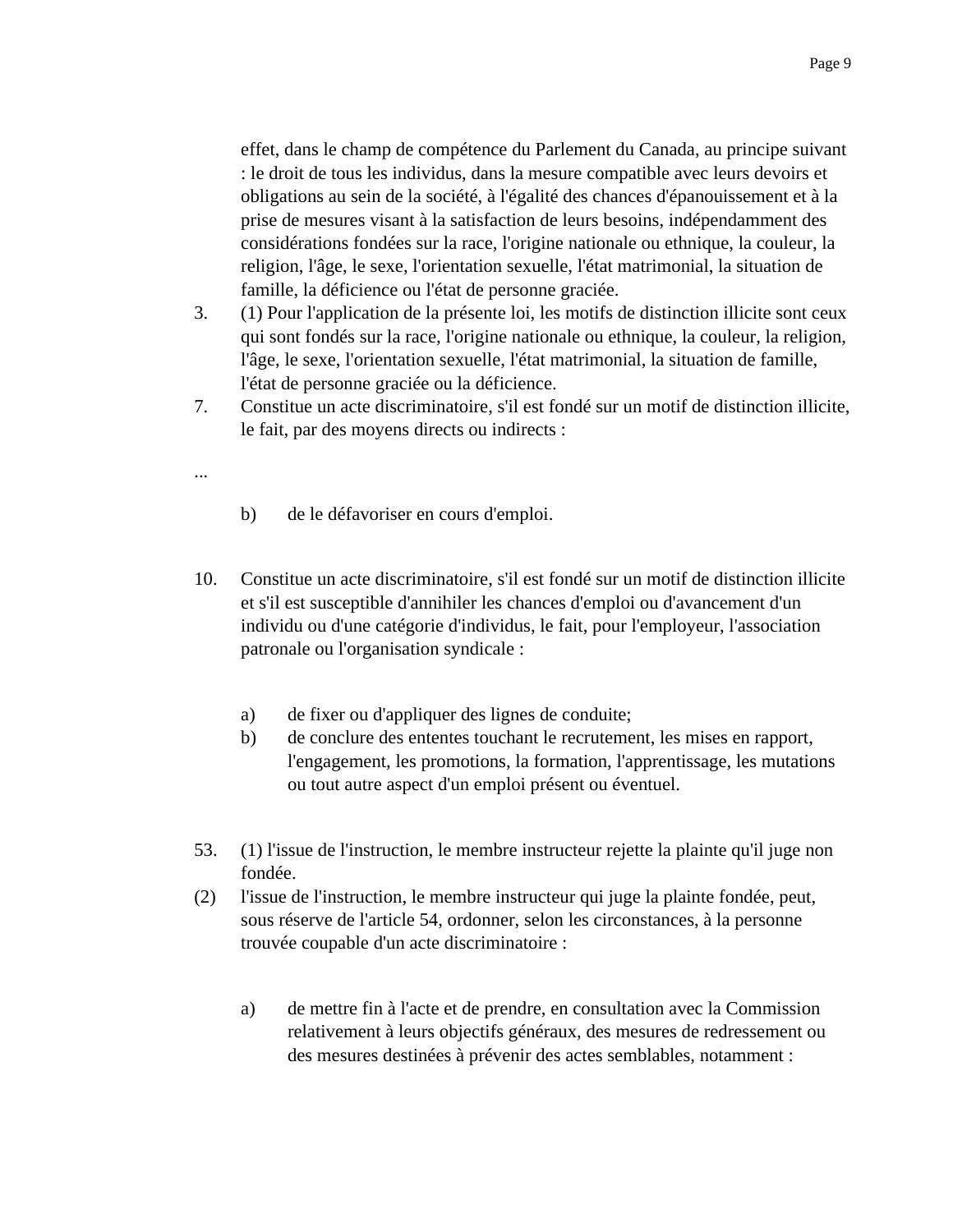- (i) d'adopter un programme, un plan ou un arrangement visés au paragraphe 16(1),
- (ii) de présenter une demande d'approbation et de mettre en oeuvre un programme prévus à l'article 17;
- b) d'accorder à la victime, dès que les circonstances le permettent, les droits, chances ou avantages dont l'acte l'a privée;
- c) d'indemniser la victime de la totalité, ou de la fraction des pertes de salaire et des dépenses entraînées par l'acte;
- d) d'indemniser la victime de la totalité, ou de la fraction des frais supplémentaires occasionnés par le recours à d'autres biens, services, installations ou moyens d'hébergement, et des dépenses entraînées par l'acte;
- e) d'indemniser jusqu'à concurrence de 20 000 \$ la victime qui a souffert un préjudice moral.
- (3) Outre les pouvoirs que lui confère le paragraphe (2), le membre instructeur peut ordonner à l'auteur d'un acte discriminatoire de payer à la victime une indemnité maximale de 20 000 \$, s'il en vient à la conclusion que l'acte a été délibéré ou inconsidéré.

#### **Issues**

**30** The parties and interveners raise a number of issues. The Intervener OHRC does not set out issues but addresses topics that relate to the issues. The issues identified overlap or are differently phrased and may be reduced to the following:

- a. what is the appropriate standard of review for the Tribunal's rulings with respect to:
	- i. the interpretation of family status in the *Act*;
	- ii. the test for *prima facie* discrimination on family status;
	- iii. the determination of remedies?
- b. did the Tribunal err in finding *prima facie* discrimination on the evidence before it?
- c. did the Tribunal err in finding a failure to accommodate?
- d. did the Tribunal err in its order for remedies?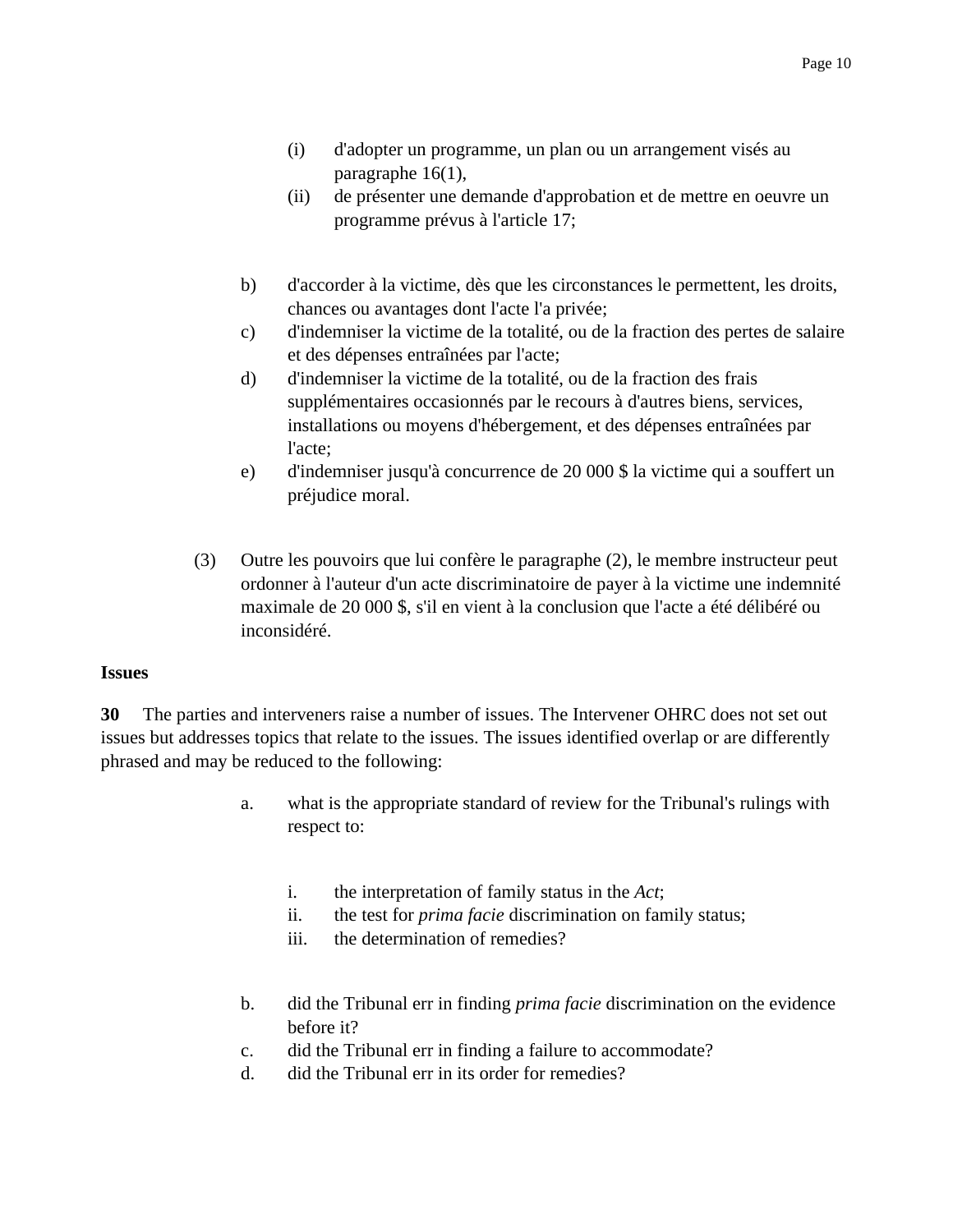**31** The issues in the proceeding follow much as in *Attorney General of Canada v Fiona Ann Johnstone and the Canadian Human Rights Commission* 2013 FC 113 which I have also decided.

#### **Standard of Review**

**32** CN submits that the issues relating to the proper interpretation of family status, the legal test for establishing *prima facie* discrimination and whether the Tribunal erred in crafting its remedial orders are all questions of law to which the standard of correctness applies. While the *Act* is the home statute for the Tribunal, it is also within the jurisdiction of other tribunals, such as labour, arbitration and public service tribunals.

## *Standard of Review for Interpretation of "family status" in the* Act

**33** CN submits the interpretation of "family status" is a question of central importance to the legal system since the Supreme Court of Canada recognized that all human rights legislation across Canada should be similarly interpreted. If human rights legislation is to be interpreted in a purposive manner, differences in wording should not obscure the essentially similar purposes of such provisions, unless the wording evinces a different purpose on behalf of a particular provincial legislature. *University of British Columbia v Berg*, [1993] 2 SCR 353 at para 32 [*Berg*]; *Gould v Yukon Order of Pioneers*, [1996] 1 SCR 571 at para 48 [*Gould*].

**34** In 2008, the Supreme Court of Canada in *Dunsmuir v New Brunswick*, 2008 SCC 9 [*Dunsmuir*] held there are two standards of review: correctness and reasonableness. *Dunsmuir* recognized that deference is generally appropriate where a tribunal is interpreting its home statute. Deference may also be warranted where a tribunal has developed particular expertise in the application of a general common law or civil rule in relation to a specific statutory context (*Dunsmuir* at para 54). In *Canada (Citizenship and Immigration) v Khosa*, 2009 SCC 12 [*Khosa*] the Supreme Court confirmed that administrative decision makers are entitled to a measured deference in matters that relate to their special role, function and expertise (*Khosa* at paras 25-26).

**35** The Supreme Court stated the standard of correctness will continue to apply to constitutional questions, questions of law that are of central importance to the legal system as a whole and that are outside the adjudicator's expertise as well as questions regarding jurisdictional boundaries between two or more competing specialized tribunals (*Dunsmuir* at paras 58, 60, 61). Furthermore, the standard of correctness will also apply to true questions of jurisdiction.

**36** Recently, in *Canada (Canadian Human Rights Commission) v Canada (Attorney General)*, 2011 SCC 53 [*Mowat* SCC], the Supreme Court considered whether the Canadian Human Rights Tribunal could order legal costs as a form of compensation. This issue directly related to the interpretation and application of the Tribunal's own statute, namely the *Act*. The Supreme Court held the question of whether a particular tribunal could grant legal costs was not one of central importance to the Canadian legal system. The Court also found that question was not outside the expertise of the Tribunal. The Supreme Court found the Tribunal's decision on the issue of awarding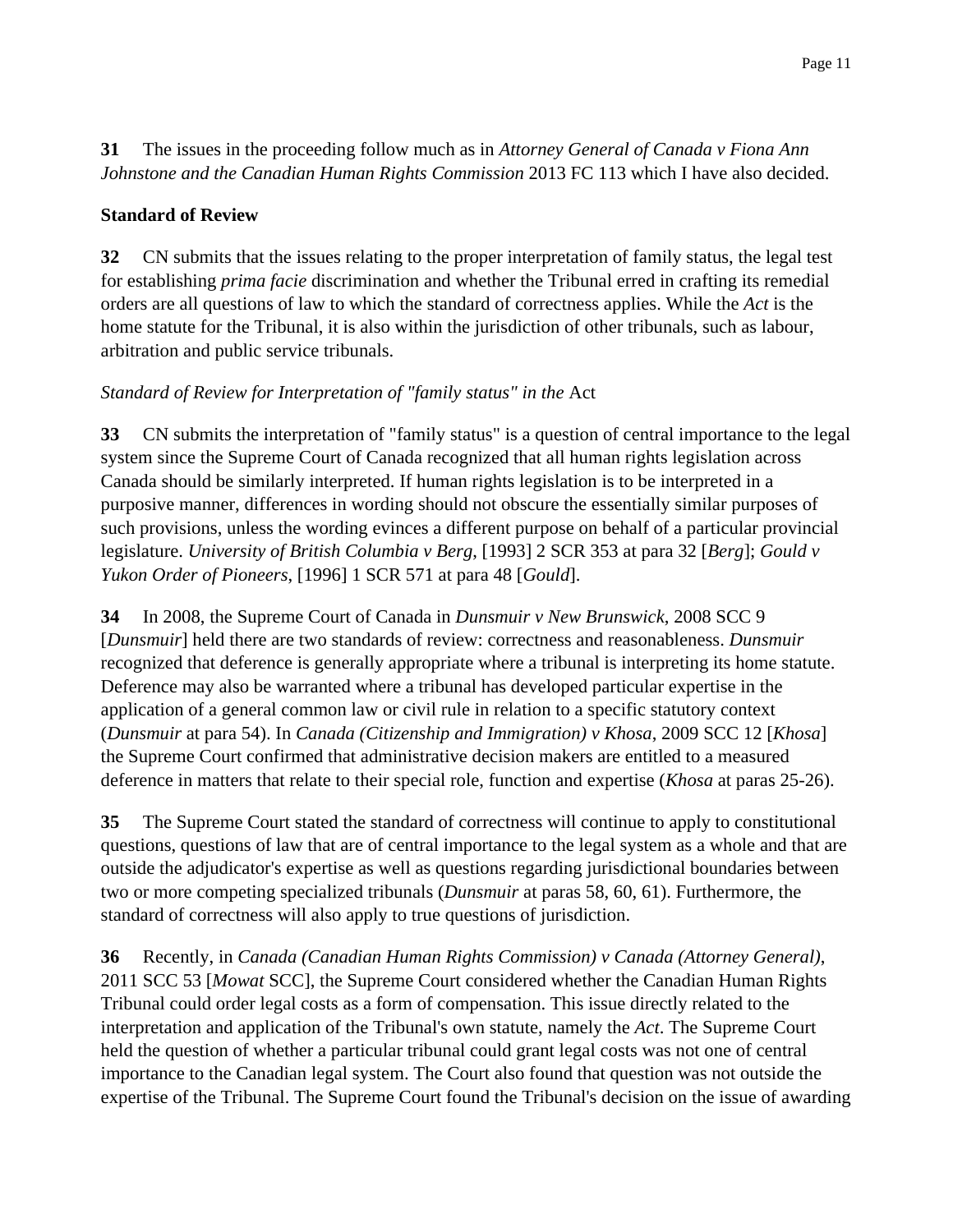costs based on its interpretation of the relevant provision in the *Act* to be reviewable on the standard of reasonableness. *Mowat* SCC at paragraph 27 stating:

> In summary, the issue of whether legal costs may be included in the Tribunal's compensation order is neither a question of jurisdiction, nor a question of law of central importance to the legal system as a whole and outside the Tribunal's area of expertise within the meaning of *Dunsmuir*. As such, the Tribunal's decision to award legal costs to the successful complainant is reviewable on the standard of reasonableness.

[Emphasis added]

**37** In assessing the reasonableness of the Tribunal decision the Supreme Court went on to state:

[33] The question is one of statutory interpretation and the object is to seek the intent of Parliament by reading the words of the provision in their entire context and according to the grammatical and ordinary sense, harmoniously with the scheme an object of the Act and the intention of Parliament [citation omitted]. In approaching this task in relation to human rights legislation, one must be mindful that it expresses fundamental values and pursues fundamental goals. It must therefore be interpreted liberally and purposely so that the rights enunciated are given their full recognition and effect: [citation omitted]. However, what is required is nonetheless an interpretation of the text of the statute which respects the words chosen by Parliament.

Accordingly, the standard of review of the Tribunal's interpretation of its home statute was that of reasonableness keeping in mind the basic principles of statutory interpretation and respect for the words of Parliament.

**38** While the scope of human rights is an important question and important issues arise because of family matters, it cannot be readily said that the interpretation of family status in the *Act* is a question of law of central importance to the legal system as a whole. It is true that provincial human rights tribunals across the country also address human rights issues arising because of family matters but they do so in accordance with their own legislation and, while preferable, the tribunals are not obligated to apply the same precise interpretation as given similar provisions in federal or other provincial jurisdictions as long as regard is had for similar purposes;

**39** Turning to the specific question of the standard of review of the Tribunal's interpretation of family status in the *Act* in this proceeding, the following considerations apply:

- a. the Tribunal is interpreting its home statute;
- b. the Tribunal is adjudicating within an area in which it has expertise;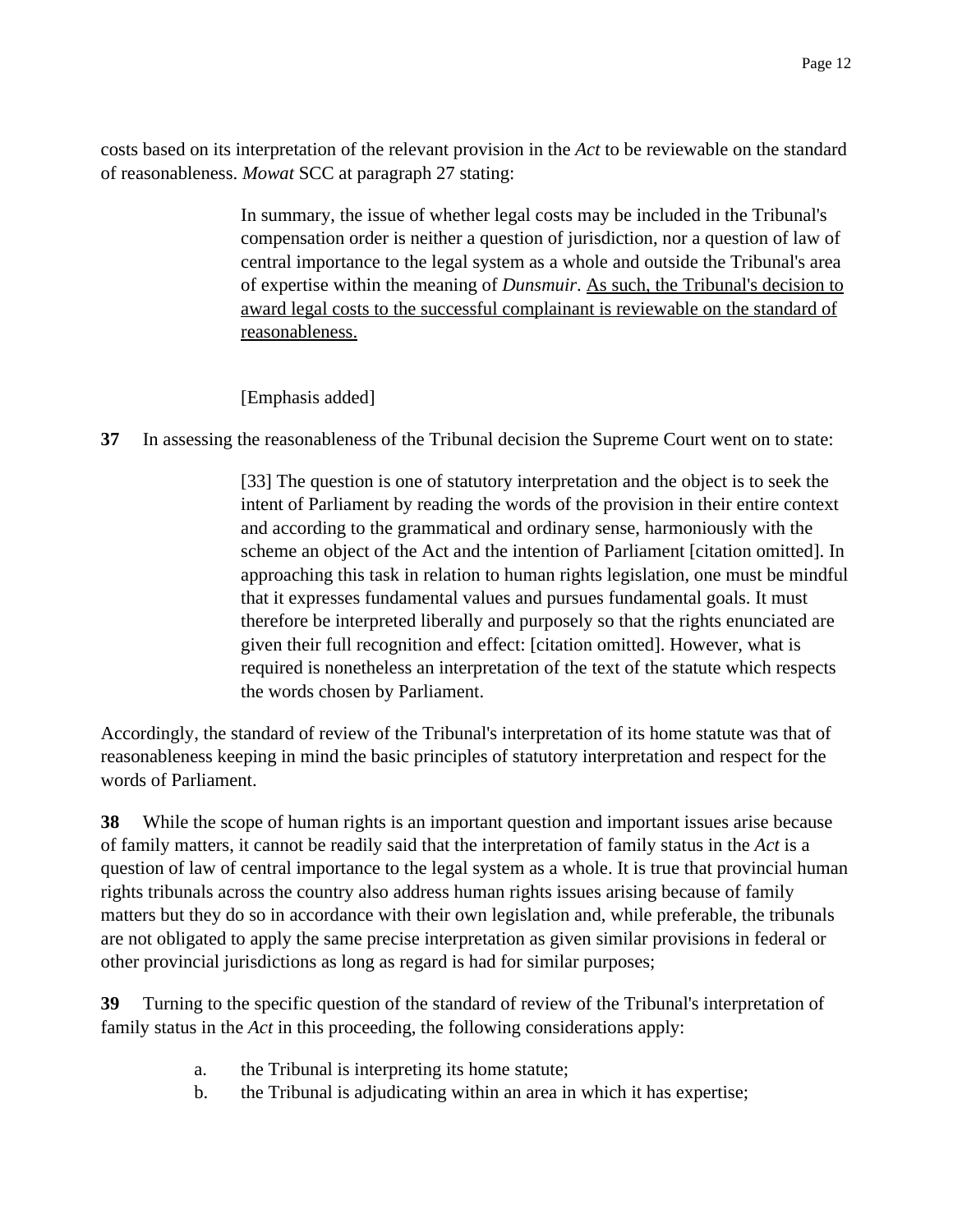- c. this question does not relate to jurisdictional boundaries between competing specialized tribunals; in this respect the various federal tribunals that may have regard to the *Act*, such as labour arbitrators and public service tribunals, have overlapping rather than jurisdictional boundaries; and
- d. the interpretation of family status in the *Act* cannot be said to raise a constitutional question given it involves the interpretation of a federal statute.

**40** Having regard to the teachings in *Dunsmuir* and *Mowat* SCC and to the above considerations, I conclude that the Tribunal's determination of whether family status in the *Act* includes childcare is reviewable on a standard of reasonableness.

## *Prima Facie Discrimination Based on Family Status*

**41** In *Johnstone v Canada (Attorney General)*, 2007 FC 36 [*Johnstone* FC] the Court was reviewing the screening decision of the Commission in dismissing Ms. Johnstone's complaint. Justice Barnes found the issue was very much like that in *Sketchley v Canada (Attorney General),* 2005 FCA 404 [*Sketchley*]. In *Sketchely*, the Commission's reasoning was dependent on its legal conclusions as to the precedential value of *Scheuneman v Canada (Attorney General)*, 2000, 266 NR 154 and did not engage the respondent's specific circumstances and facts situation.

**42** The Federal Court of Appeal undertook a pragmatic and functional approach to the issue in reviewing the Commission's decision identified as the legal question of whether the employer Treasury Board's policy was *prima facie* discriminatory. *Sketchley* at paras. 61-81 The Federal Court of Appeal concluded:

> [81] Applying the pragmatic and functional approach to the Commission's particular decision in the TB complaint, the four factors lead on balance to a standard of review of correctness. For its decision with respect to this complaint to be upheld, the Commission was required to have decided correctly the legal question of whether the TB policy is prima facie discriminatory, a question which I consider below.

[Emphasis added]

**43** In *Johnstone* FC, the Federal Court decided the appropriate standard of review of the Commission's screening decision to be correctness stating:

> [18] In this case the Commission was not convinced that the loss of hours suffered by Ms. Johnstone brought about by the CBSA's fixed shift policy constituted "a serious interference" with her parental duties or that it had a discriminatory impact on the basis of family status. As in *Sketchley*, above, this characterization of the CBSA's employment policy as non-discriminatory was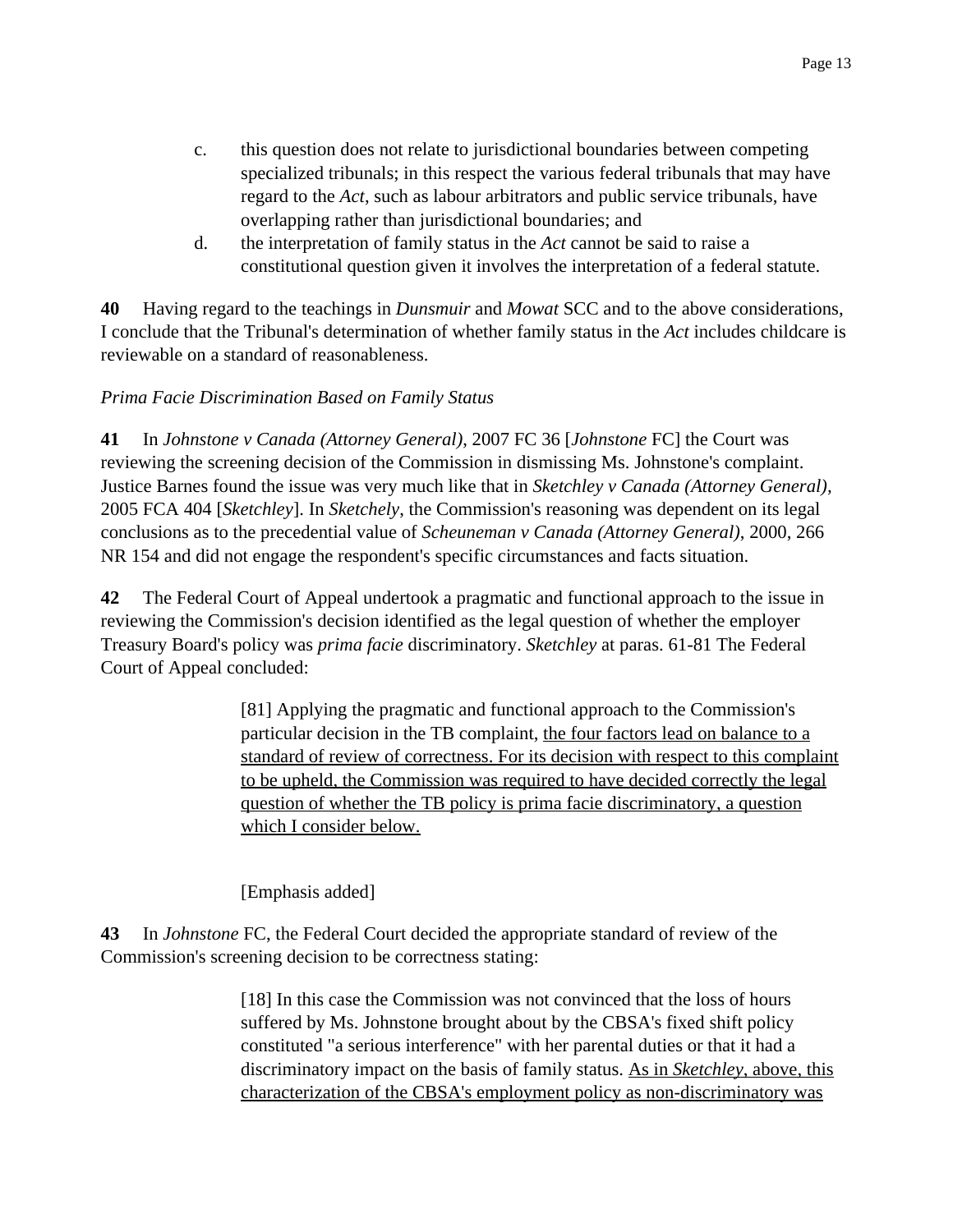based on a discrete and abstract question of law and, as such, it is reviewable on the standard of correctness.

[Emphasis added]

**44** *Johnstone v Canada (Attorney General)*, 2008 FCA 101 [*Johnstone* FCA] was appealed to the Federal Court of Appeal which upheld the Federal Court decision stating:

> [2] The reasons given by the Commission for screening out the compliant indicate that the Commission adopted a legal test for prima facie discrimination that is apparently consistent with *Health Sciences Association of British Columbia v. Campbell River & North Island Transition Society*, [2004] B.C.J. No. 922, 2004 BCCA 260 but inconsistent with the subsequent decision of the Canadian Human Rights Tribunal in *Hoyt v. C.N.R., [2006] C.H.R.D. No. 33*. We express no opinion on what the legal test is. ...

**45** In the case at hand, CN submits the Tribunal erred in the legal test for establishing *prima facie* discrimination based on family status.

**46** The requirement for *prima facie* discrimination was reviewed by the Supreme Court of Canada in *Ontario Human Rights Commission and O'Malley v Simpson Sears,* [1985] 2 SCR 536 [*O'Malley*]. The Supreme Court stated a complainant must show a *prima facie* case of discrimination in proceedings before human rights tribunals describing the test at paragraph 28 as:

> A *prima facie* case in this context is one which covers the allegations made and which, if they are believed, is complete and sufficient to justify a verdict in the complainant's favour in the absence of an answer from the respondent-employer.

**47** CN submits that the test for *prima facie* discrimination based on family status is a question of law of central importance to the legal system. A reasonableness standard would promote disparate interpretations, contrary to the principle that a public statue that applies equally to all should have a universally accepted interpretation.

**48** There are many situations that may arise with respect to family status and employment, some which would not constitute grounds for a finding of discrimination on the basis of family status on a *prima facie* basis, some of which would.

**49** In my view it is necessary to have reference to the facts relating to the individual's circumstances since questions of discrimination based on family status may arise in many different situations. For instance, in *B v Ontario*, [2002] 3 SCR 403 [*B*], the basis for the complainant was his status of being in a family relationship with two others, his wife and daughter who incurred the ire of the employer. The Supreme Court confirmed that to prove discrimination on the grounds of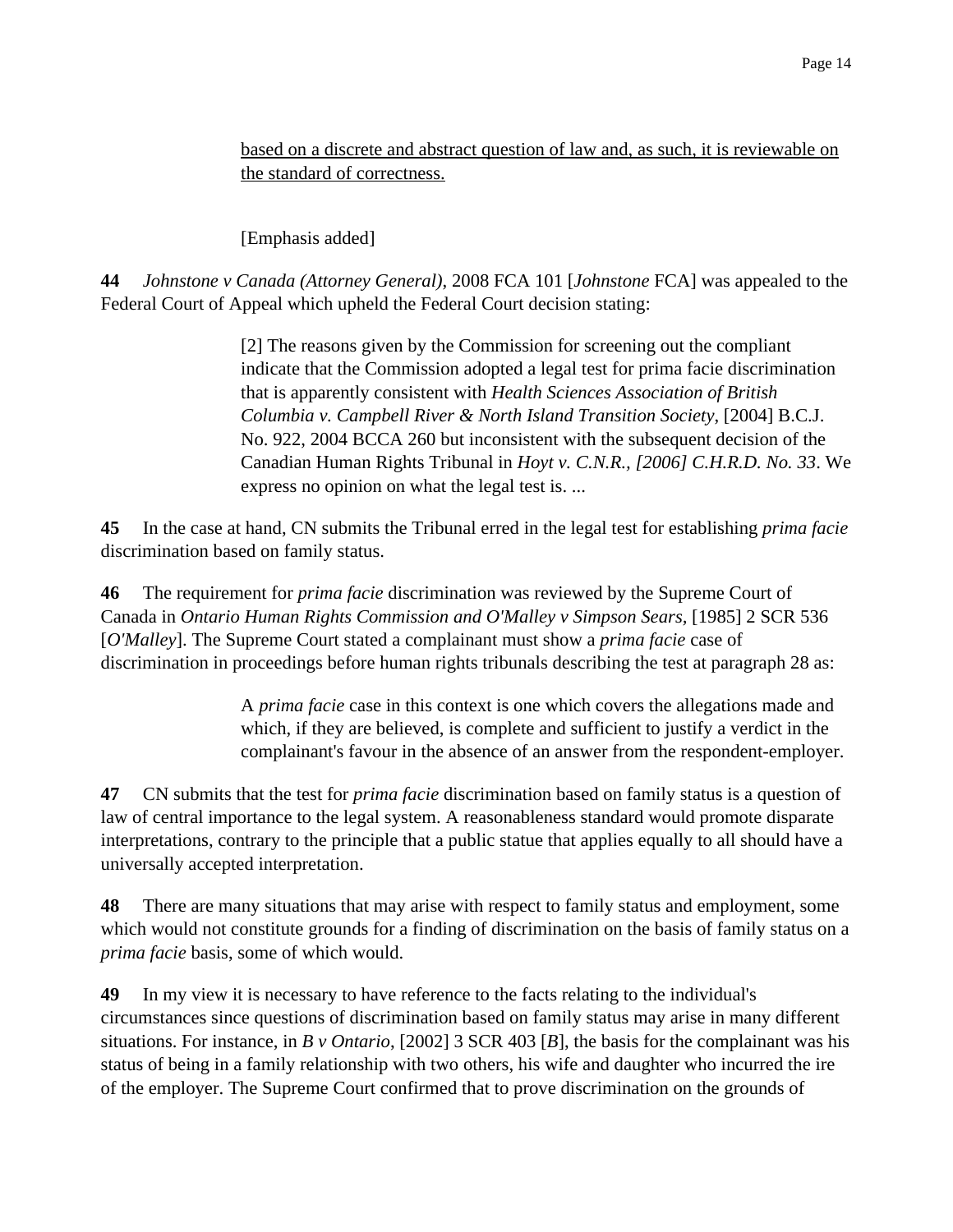marital or family status, complainants only needed to establish they experienced discrimination on the prohibited grounds. The Court recognized grounds such as family or marital status, or age, may have less to do with belonging to a disadvantaged group than with the individual's personal characteristics.

**50** The examination of individualized circumstances necessarily calls for a contextual assessment of the facts. The requirement for a contextual analysis with respect to accommodation on a case by case basis was made by Justice Abella in *McGill University Health Centre (Montreal General Hospital) v Syndicat des employés de l'Hôpital général de Montréal,* [2007] 1 SCR 161, 2007 SCC 4 at paragraph 22 [*McGill*]. In my view, the same is true for a finding of *prima facie* discrimination. What is the employee's individual circumstances and does it give rise to *prima* facie discrimination based on family status? This attracts a standard of review of reasonableness being a matter of fact and fact and law as enunciated in *Dunsmuir*.

**51** I conclude the standard of review applicable to the Tribunal's finding of *prima facie* discrimination based on family status necessarily involves application of the law to the facts, a question of mixed law and fact. This invokes a standard of reasonableness. *Dunsmuir* para 53.

### *Remedies*

**52** Finally, the standard of review applicable to the assessment of the Tribunal's remedial orders is dependent on the Tribunal's findings of fact. As such the Tribunal must address questions of fact and law and fact.

**53** The Tribunal is entitled to deference given its expertise in human rights questions. The award of remedies comes within the Tribunal's expertise in deciding factual questions as to the amount of compensation, if any, to award. Furthermore, the issuing of remedial orders to address offending discrimination is entirely within the Tribunal's discretion as is the question whether punitive damages should be awarded where supported by the facts.

**54** In result I am satisfied the standard of review is reasonableness with respect to the Tribunal's determination of remedies.

## **Analysis**

**55** CN submits that the underlying issue in this proceeding is whether the question of balancing obligations of family life and employment duties will be transferred from the home to the work place. In its written submissions it submits:

> The Tribunal erred by equating "family status" with a parent's choice as to how to define and meet his or her childcare obligations. ... Such personal choices, which have no link to one's employment and which no employer is in a position to evaluate, are not protected by human rights legislation. Parliament cannot have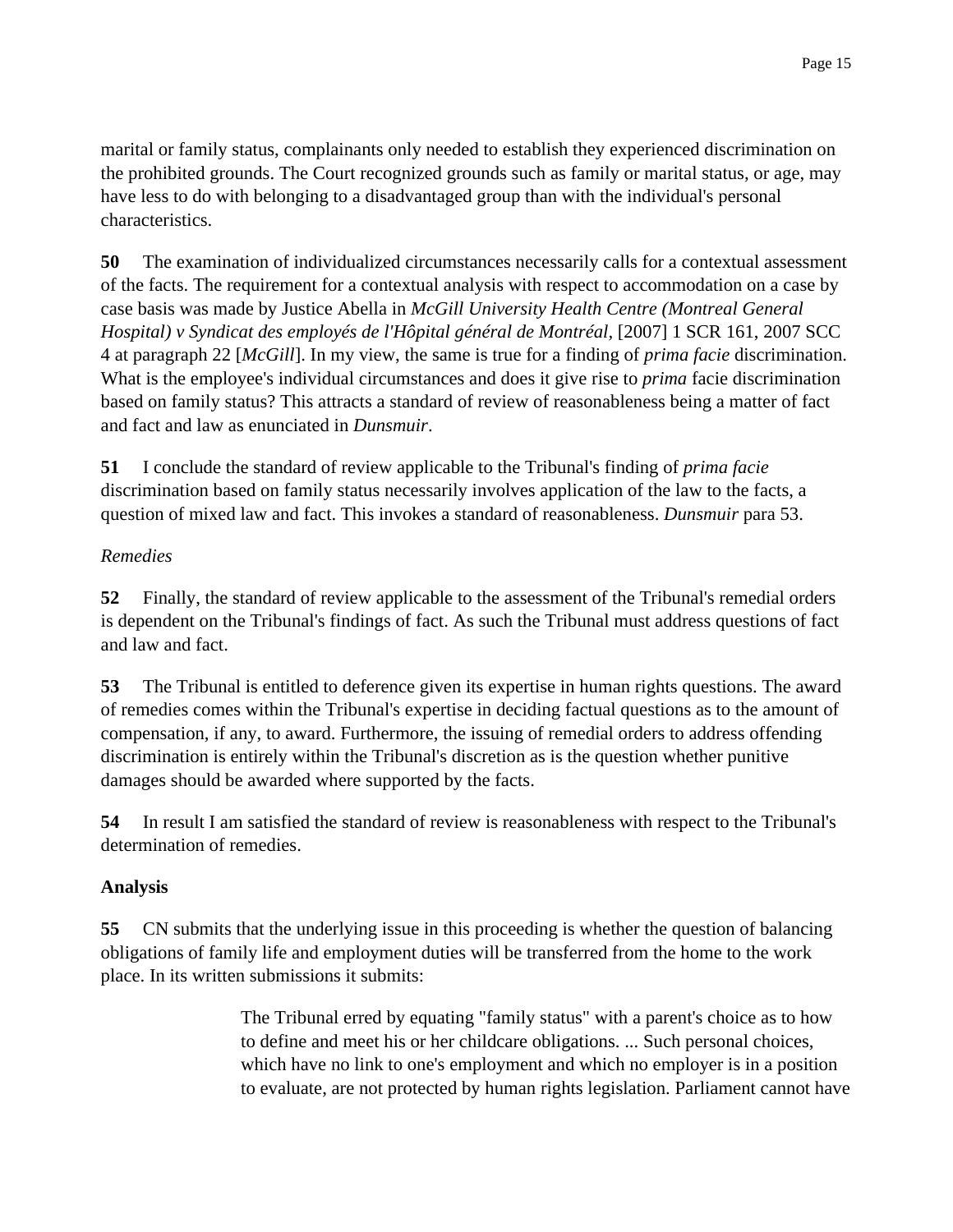intended that an employee could choose to live in a location with few child care options, and require her employer to accommodate her child care needs until such time as she chose to move elsewhere.

**56** In counterpoint to this broad declaration, the Respondent Commission submits this Court should be guided by the Supreme Court's reasoning in *Brooks v Canada Safeway Ltd.*, [1989] 1 SCR 1219 [*Brooks*]:

> That those who bear children and benefit society as a whole thereby should not be economically or socially disadvantaged seems to bespeak the obvious.

**57** CN submits the Tribunal erred on four major questions:

- a. the Tribunal's interpretation of "family status" in the *Act* is overly broad;
- b. the Tribunal erred in making out a *prime facie* case of discrimination merely because Ms. Seeley suffered adverse effects in balancing family and work obligations;
- c. the Tribunal erred in finding CN did not meet its duty to accommodate; and
- d. the Tribunal erred in deciding CN was wilful and reckless in awarding punitive damages.
- **58** I will address each in turn.

#### *Does "family status" in the* Act *include childcare obligations?*

- **59** Section 3 of the *Act* provides as follows:
	- 3. (1) For all purposes of this Act, the prohibited grounds of discrimination are race, national or ethnic origin, colour, religion, age, sex, sexual orientation, marital status, family status, disability and conviction for which a pardon has been granted.

[Emphasis added]

The *Act* does not define the term 'family status'.

**60** CN submits the Tribunal erred in adopting an overly broad interpretation of 'family status' under the *Act*.

**61** The Tribunal was cognizant that in recent years the notion of family status has led to two distinct schools of thought. Some cases have taken a broad approach while others have taken a more narrow approach. It took note of its decision in *Schaap v Canada (Dept. of National Defence)*, [1988] C.H.R.D. No. 4 where is found the need for a blood or legal relationship to exists and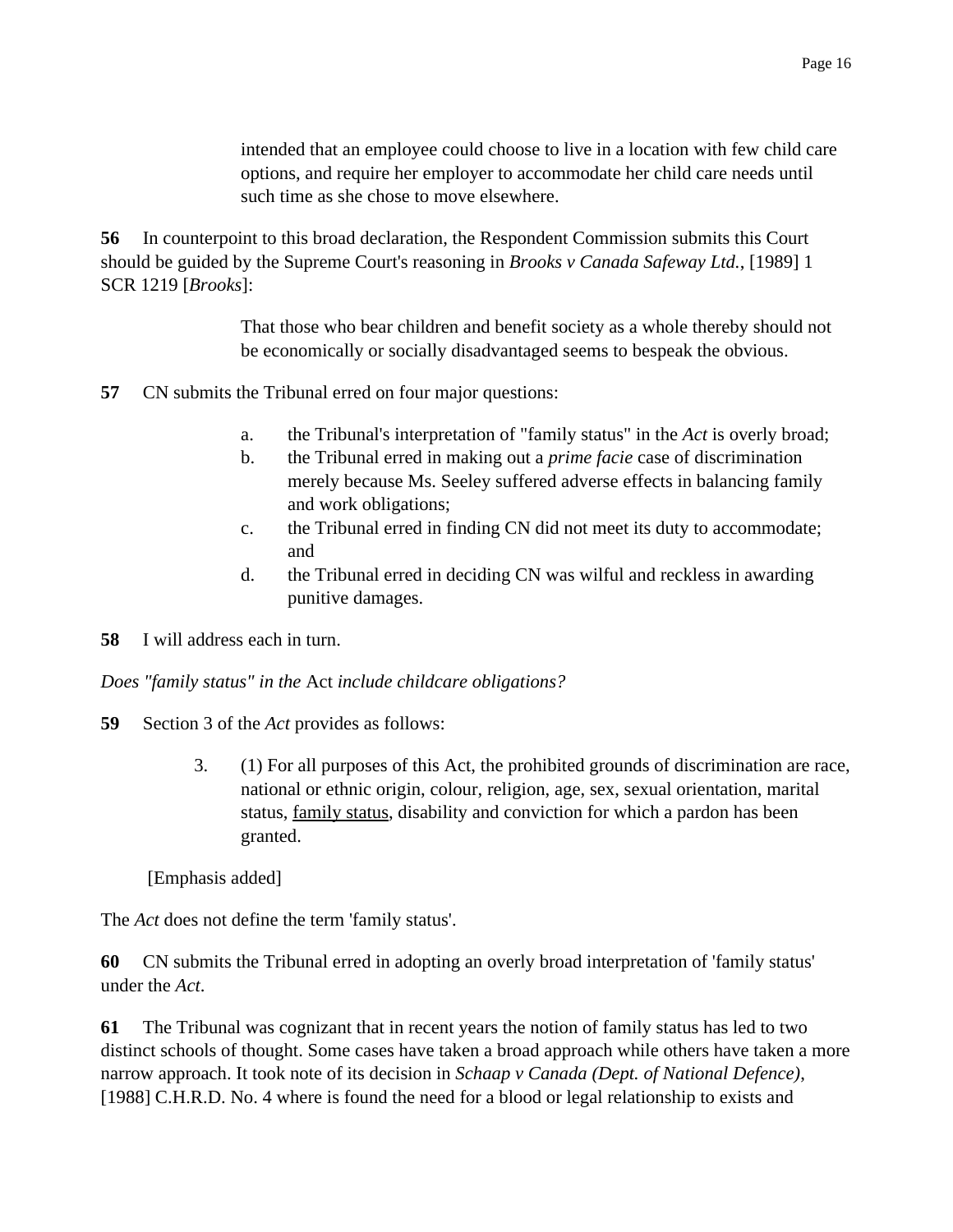defined family status as including among other relationships the blood relationship between a parent and child.

**62** The Tribunal also referenced *Brown v Department of National Revenue (Customs and Excise)*, 91993) TD 7/93. There the Tribunal had stated:

> We can therefore understand the obvious dilemma facing the modern family wherein the present socio-economic trends find both parents in the work environment, often with different rules and requirements. More often that not, we find the natural nurturing demands upon the female parent place her invariably in the position wherein she is required to strike this fine balance between family needs and employment requirements.

The Tribunal concluded that a purposive interpretation required "clear recognition that within the context of 'family status' it is a parent's right and duty to strike that balance coupled with a clear duty on the part of the employer to facilitate and accommodate that balance within the criteria set out by jurisprudence."

**63** The inclusion of family childcare obligations within family status has been adopted in other forums and jurisdictions: provincial human rights tribunals (Ontario: *Wight v Ontario (Office of the Legislative Assembly)*, [1998] O.H.R.B.I.D. No. 13; Alberta: *Rennie v Peaches and Cream Skin Care Ltd.*, 2006 AHRC 13 (CanLII) [*Rennie*]; federal labour boards (*Canada Post v Canada Union of Postal Workers (Somerville Grievance, CUPW 790-03-00008, Arb. Lanyon)*, [2006] C.L.A.D. No. 371 at para 66 and *Rajotte v the President of the Canadian Border Services et al*, 2009 PSST 0025 [*Rajotte*], and the Federal Court: *Johnstone* FC.

**64** In addition, while CN relies on the British Columbia Court of Appeal decision in *Campbell River*, it must be noted that the Court of Appeal in that decision proceeded on the premise that the reference to family status in the British Columbia human rights legislation does include childcare obligations.

**65** Human rights legislation has a quasi-constitutional status. This elevated status derives from the fundamental character values such legislation expresses and pursues. The Supreme Court of Canada has held that human rights legislation must be interpreted in a large and liberal manner in order to attain the objects of the legislation. In *C.N.R. v Canada (Human Rights Commission)*, [1987] 1 SCR 1114 [*Action Travail des Femmes*] the Supreme Court stated:

> 24 Human rights legislation is intended to give rise, amongst other things, to individual rights of vital importance, rights capable of enforcement, in the final analysis, in a court of law. I recognize that in the construction of such legislation the words of the Act must be given their plain meaning, but it is equally important that the rights enunciated by given their full recognition and effect. We should not search for ways and means to minimize those rights and to enfeeble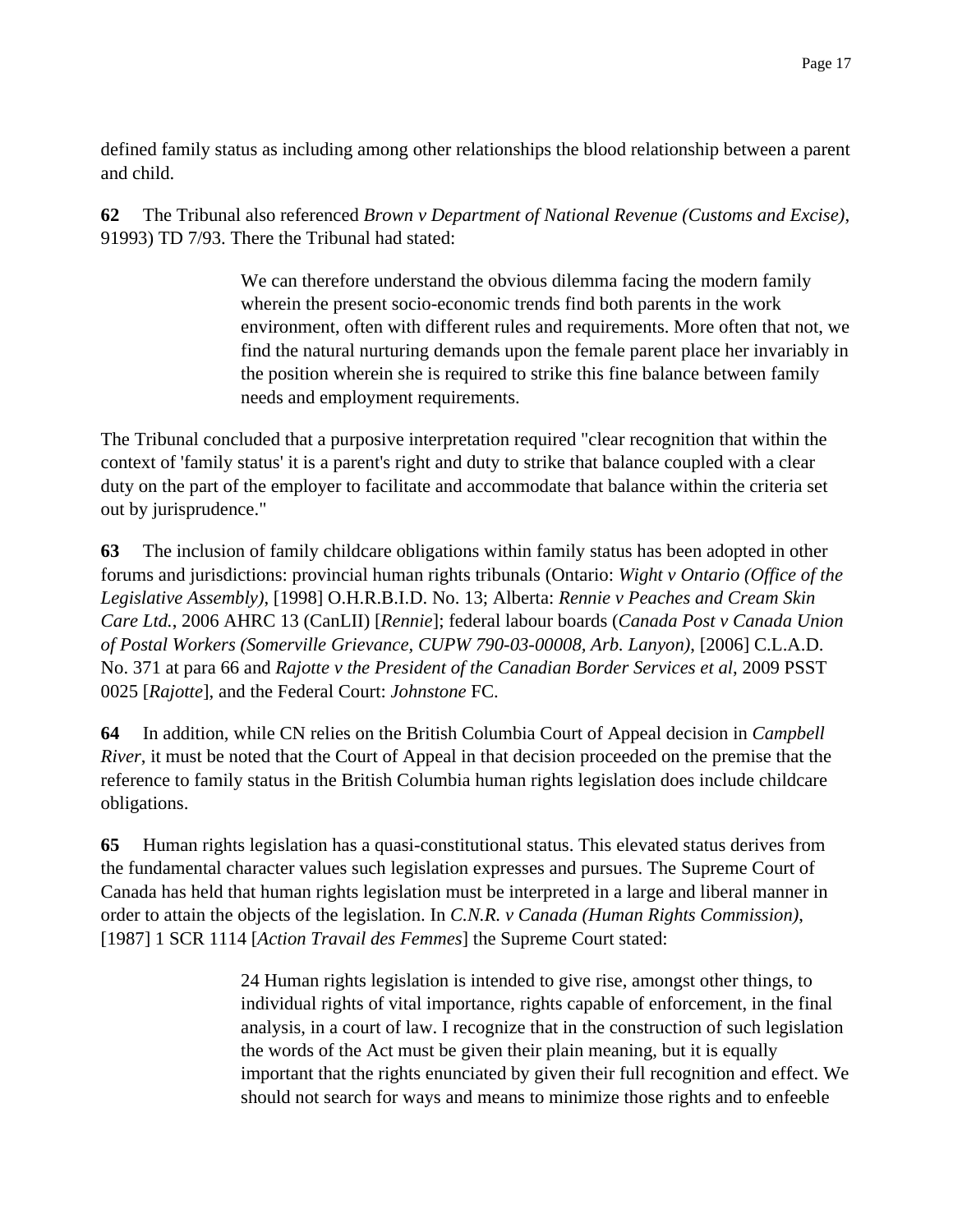their proper impact. Although it may seem commonplace, it may be wise to remind ourselves of the statutory guidance given by the federal Interpretation Act which asserts that statutes are deemed to be remedial and are thus to be given such fair, large and liberal interpretation as will best ensure that their objects are attained. ...

[Emphasis added]

**66** Finally, the *Interpretation Act*, RSC 1985 c I-21, section 12 provides: "Every enactment is deemed remedial, and shall be given such fair, large, and liberal construction and interpretation as best ensures the attainment of its objectives" The term 'family status' in section 3 of the *Act* should be interpreted in a large and liberal manner consistent with the attainment of the *Act's* objectives and purposes, stated in section 2:

> The purpose of this Act is to extend the laws in Canada to give effect, within the purview of matters coming within the legislative authority of Parliament, to the principle that all individuals should have an opportunity equal with other individuals to make for themselves the lives that they are able and wish to have and to have their needs accommodated, consistent with their duties and obligations as members of society, without being hindered in or prevented from doing so by discriminatory practices based on race, national or ethnic origin, colour, religion, age, sex, sexual orientation marital status, family status, disability or conviction for an offence for which a pardon has been granted.

[Emphasis added]

**67** If one looks to the ordinary meaning of the words, the definition of word 'family' in the *Canadian Oxford Dictionary* 2d includes "the members of a household esp. parents and their children." The definition of the word 'status' includes "a person's legal standing which determines his or her rights and duties". The two words taken together amount to more than a mere descriptor of a parent of a child and also reference the obligations of a parent to care for the child.

**68** Finally, it is difficult to have regard to family without giving thought to children in the family and the relationship between parents and children. The singular most important aspect of that relationship is the parents' care for children. It seems to me that if Parliament intended to exclude parental childcare obligations, it would have chosen language that clearly said so.

**69** In *Mowat*, the Supreme Court stated that the standard of review was of a tribunal interpreting its own statute is reasonableness but nevertheless having regard to the principles of statutory interpretation: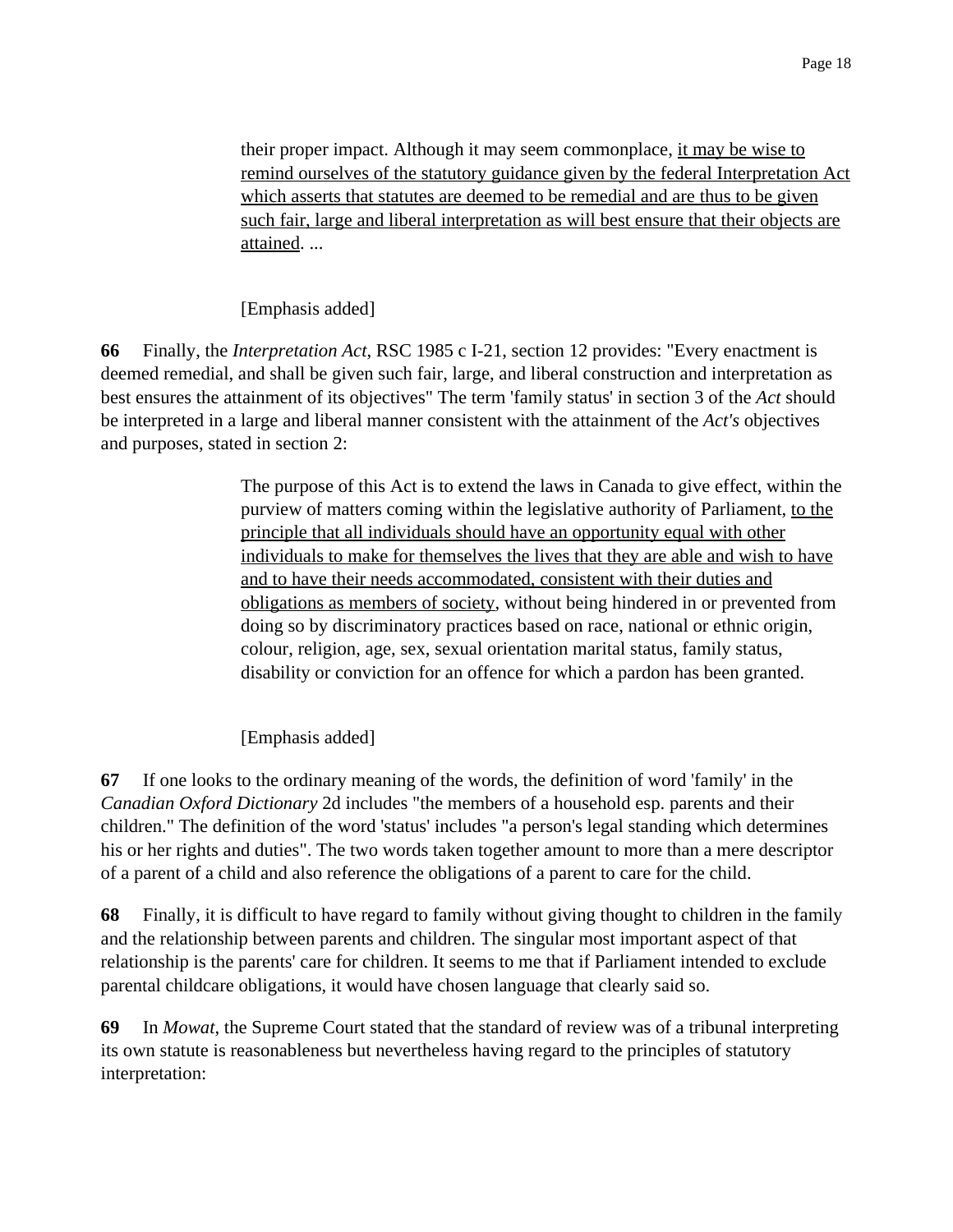The question is one of statutory interpretation and the object is to seek the intent of Parliament by reading the words of the provision in their entire context and according to the grammatical and ordinary sense, harmoniously with the scheme an object of the Act and the intention of Parliament [citation omitted]. In approaching this task in relation to human rights legislation, one must be mindful that it expresses fundamental values and pursues fundamental goals. It must therefore be interpreted liberally and purposely so that the rights enunciated are given their full recognition and effect: [citation omitted]. However, what is required is nonetheless an interpretation of the text of the statute which respects the words chosen by Parliament.

**70** The Tribunal treated the interpretation of family status as including childcare obligations. It is within the scope of the ordinary meaning of the words; it is in accord with the objects of the *Act* which express Parliament's intent; it is interpreted liberally giving the right enunciated full recognition and effect, and it is in keeping with previous decisions in related human rights and labour forums as well as relevant jurisprudence.

**71** In result, I conclude the Tribunal's interpretation of family status in the *Act* is reasonable.

#### *Finding a* prima facie *case of discrimination based on family status.*

**72** CN submits the Tribunal erred in finding a *prima facie* case of discrimination. It contends the evidence failed to establish adverse differential treatment or that such treatment was related to Ms. Seeley's family status. CN submits the Tribunal failed to apply the essential third step to the *prima facie* test that, that being a link between the group membership and the arbitrariness of the disadvantaging criterion. CN refers to Justice Abella's statement in *McGill* at paragraph 49:

> Not every distinction is discriminatory. It is not enough to impugn an employer's conduct on the basis that what was done had a negative impact on an individual in a protected group. Such membership alone does not, without more, guarantee access to a human rights remedy. It is the link between that group membership and the arbitrariness of the disadvantaging criterion or conduct, either on its face or in its impact, that triggers the possibility of a remedy. [Applicant's emphasis]

**73** CN notes that Justice Abella's reasoning was confirmed by the majority of the Supreme Court in *Honda Canada Inc. v Keays*, [2008] 2 SCR 362 [*Honda*]. Further, in *Ontario (Disability Support Program) v Tranchemontagne*, 2010 ONCA 593 at paragraph 94 [*Tranchemontagne*] the Ontario Court of Appeal, after citing *McGill* and *Honda* stated:

> In my opinion, Abella J's comments make it clear that finding discrimination in human rights context entails more than simply identifying a distinction based on a prohibited ground were a negative impact is to result.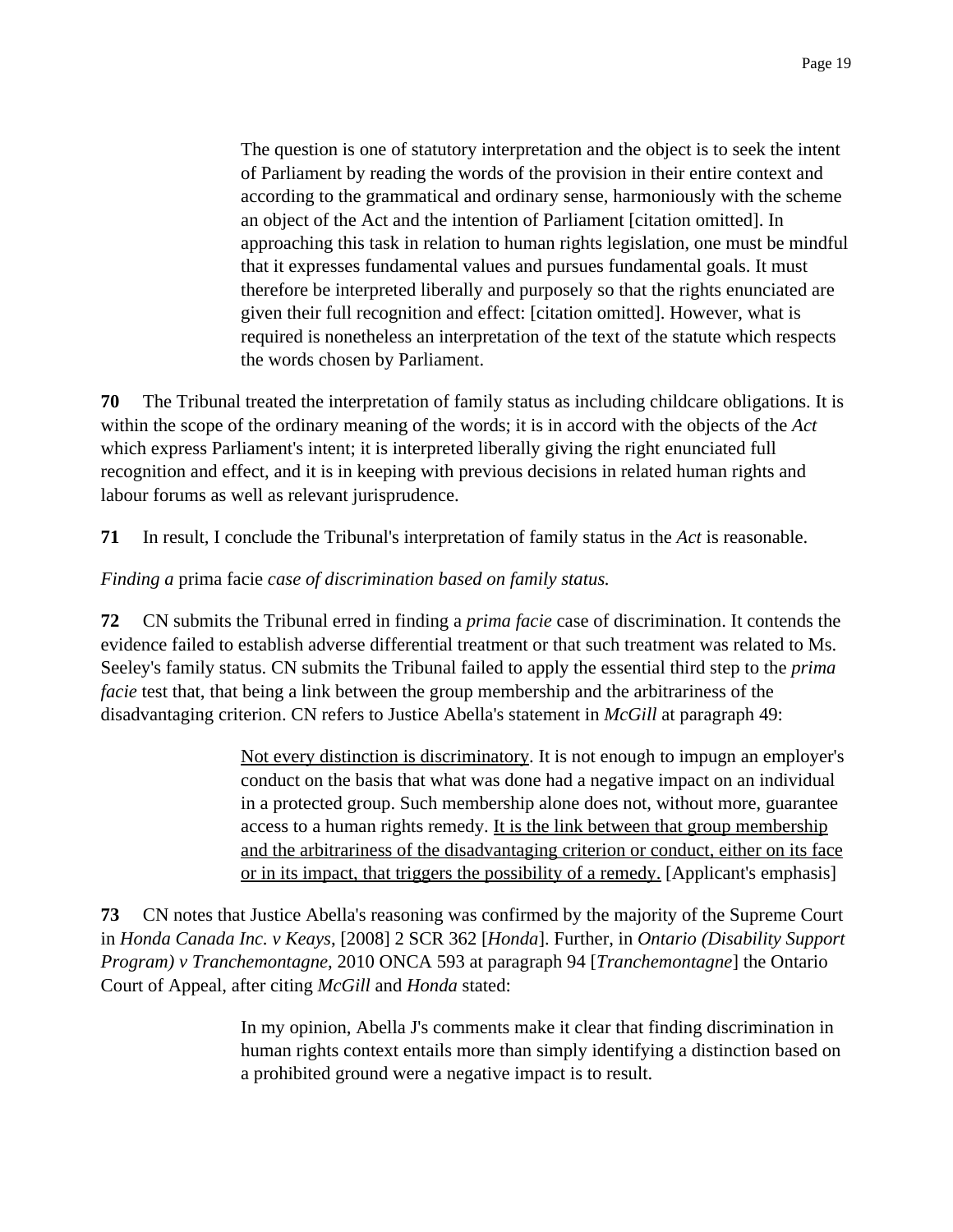**74** CN quotes with approval the following *prima facie* test expressed by the British Columbia Court of Appeal in *Armstrong v British Columbia (Ministry of Health)*, 2010 BCJ No 216 paragraph 10:

- i) is (the claimant)... a member of a group possessing a characteristic... protected under the Code?
- ii) did (the claimant) suffer some adverse treatment...?
- iii) is it reasonable to infer that the protected characteristic played some role in the adverse treatment

[Applicant's emphasis]

**75** CN submits that the Tribunal erred by interpreting family status to include personal choices as to how a parent will address his or her parental obligations. To this submission, CN refers to a series of decisions :

- a. *CROA Cases 3549 (Whyte) and 3550 (Richards)* which dealt with grievances filed by two CN female conductors who failed to protect the Vancouver shortage. At issue was Article 148.1(d) of the collective agreement which states that employees who fail to protect a shortage will lose seniority and their employment unless they can provide a satisfactory reason for refusing. The arbitrator held that with respect to childcare the onus remained on parents and neither the collective agreement nor Parliament obliged employers to take such factors into account concerns by the grievers did not constitute a satisfactory reason for failing to report.
- b. *Canada Staff Union v Canadian Union of Public Employees*, (2006) 88 CLAS 212 where the arbitrator ruled it was the employee's personal choice, not his marital and family responsibilities, that preclude him from moving to Halifax.
- c. *Alberta (Solicitor General) v Alberta Union of Provincial Employees (Jungworth Grievance)*, [2010] A.G.A.A. No. 5 (Jungworth) where the employee must first show to have taken all reasonable steps to fulfill both parental obligations and work commitments.
- d. *Quebec (Commission des droits de la personne et droits de la jeunesse) v Makesteel Quebec Inc.*, 2003 SCC 68 where the Supreme Court draws a distinction between a termination between an unjustified stigma which is precluded by human rights law and unavailability for work owing to the employee's own actions.
- e. *Syndicat Northcrest v Amselem*, [2004] 2 SCR 551 [*Amselem*] where the Supreme Court held the complainant must demonstrate a sincerely held belief that is interfered with in a substantial manner.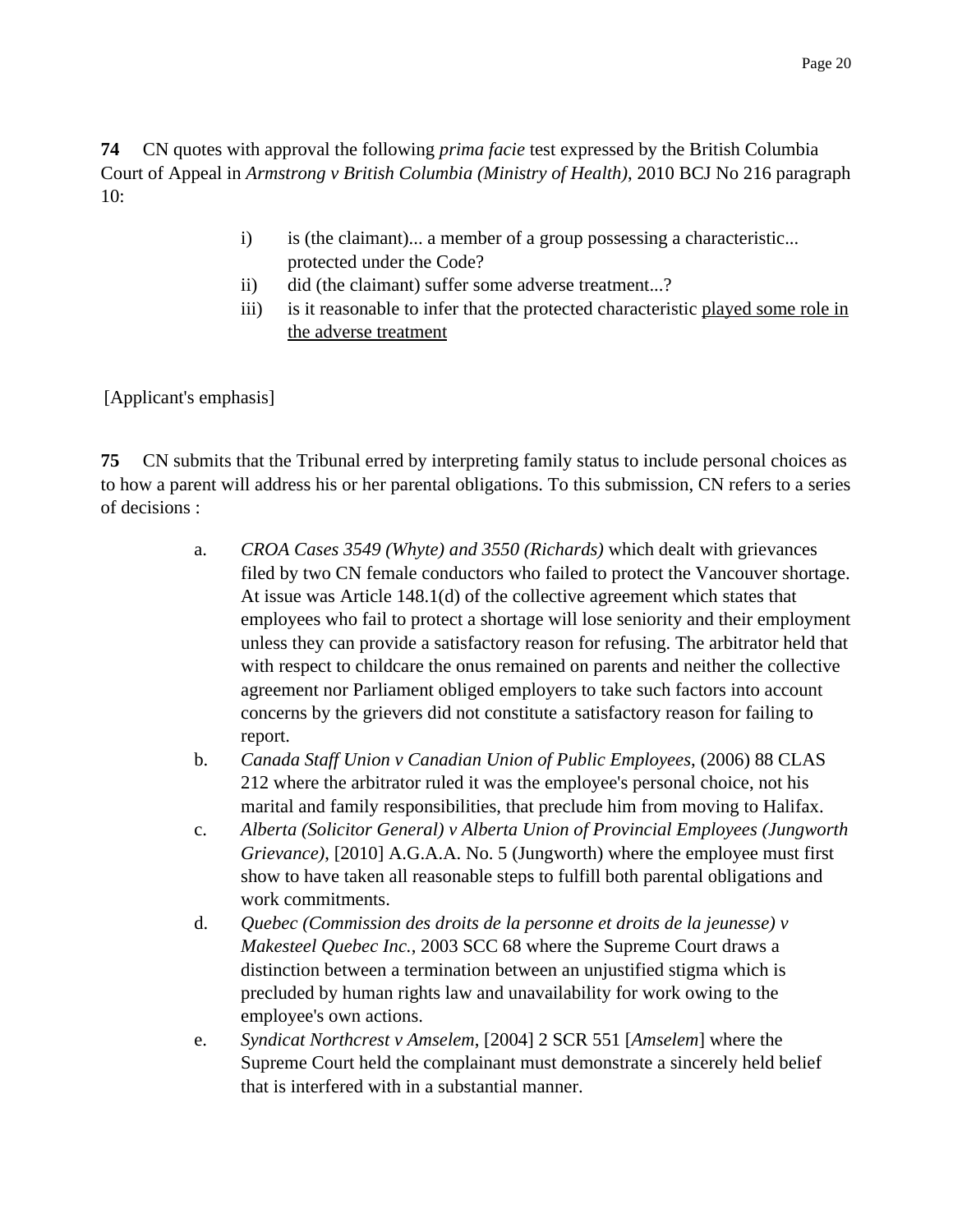f. *Quebec (Commission des droits de la personne et des droits de la jeunesse v Montreal (City); Quebec (Commission des droits de la personne et des droits de la jeunesse v Broisbrand (City)*, [2000] 1 SCR 665 where the Supreme Court held that although, disability in human rights legislation should not be interpreted restrictively, there were limits and allowing employees to self-diagnose posed serious practical problems.

**76** The Respondent Seeley, the Respondent Commission and the Respondent OHRC Commission refers this Court to a number of several human rights decisions:

- a. *Brown,* where the Tribunal held an employee was discriminated against because she did not receive accommodation for day shift necessitated by inability to arrange for daycare.
- b. *Hoyt,* where the Canadian Human Rights Tribunal held the complainant had been discriminated on the basis of sex and family status and the employer failed to accommodate her.
- c. *Rajotte*, where the Tribunal found the complainant was discriminated against because of family status.
- d. *Falardeau v. Ferguson Moving (1990) Ltd. (c.o.b. Ferguson Moving and Storage)*, 2009 BCHRT 272 where an employee sought to avoid overtime hours because of his child care demands was held to not have made out a *prima facie* case as there was no evidence of the child having special needs and no change in the employee's work pattern given he had met such work requirements previously.
- e. *McDonald v Mid-Huron Roofing*, 2009 HRTO 1306 where the employer refused to allow an employee time to take a 12 day old premature son to a doctor's appointment when his wife was too ill to do so and terminating the employment instead of considering and exploring whether the employee's needs were serious and explore whether they could be accommodated;
- f. *Rennie, supra,* where the panel found *prima facie* discrimination was made out when a woman's employment was terminated for not resuming the shift schedule after returning from maternity leave when she could not find evening childcare.

**77** Illustrative of the debate between CN and the Respondents are the cases of two female conductors, Ms. Richards and Ms. Whyte who had difficulty with the shortage recall because of childcare obligations. Their grievances under the collective agreement, CROA Cases 3549 and 3550 (Arbitration Decisions), were dismissed by the arbitrator. However, their complaints against CN for discriminating against them on the basis of family status were upheld by the Tribunal. *Whyte v Canadian National Railway*, [2010] C.H.R.D. No. 22; *Richards v Canadian National Railway*, [2010] C.H.R.D. No. 24 (Tribunal Decisions).

**78** In trying to distil the principles the above cases represent, I would venture to suggest there are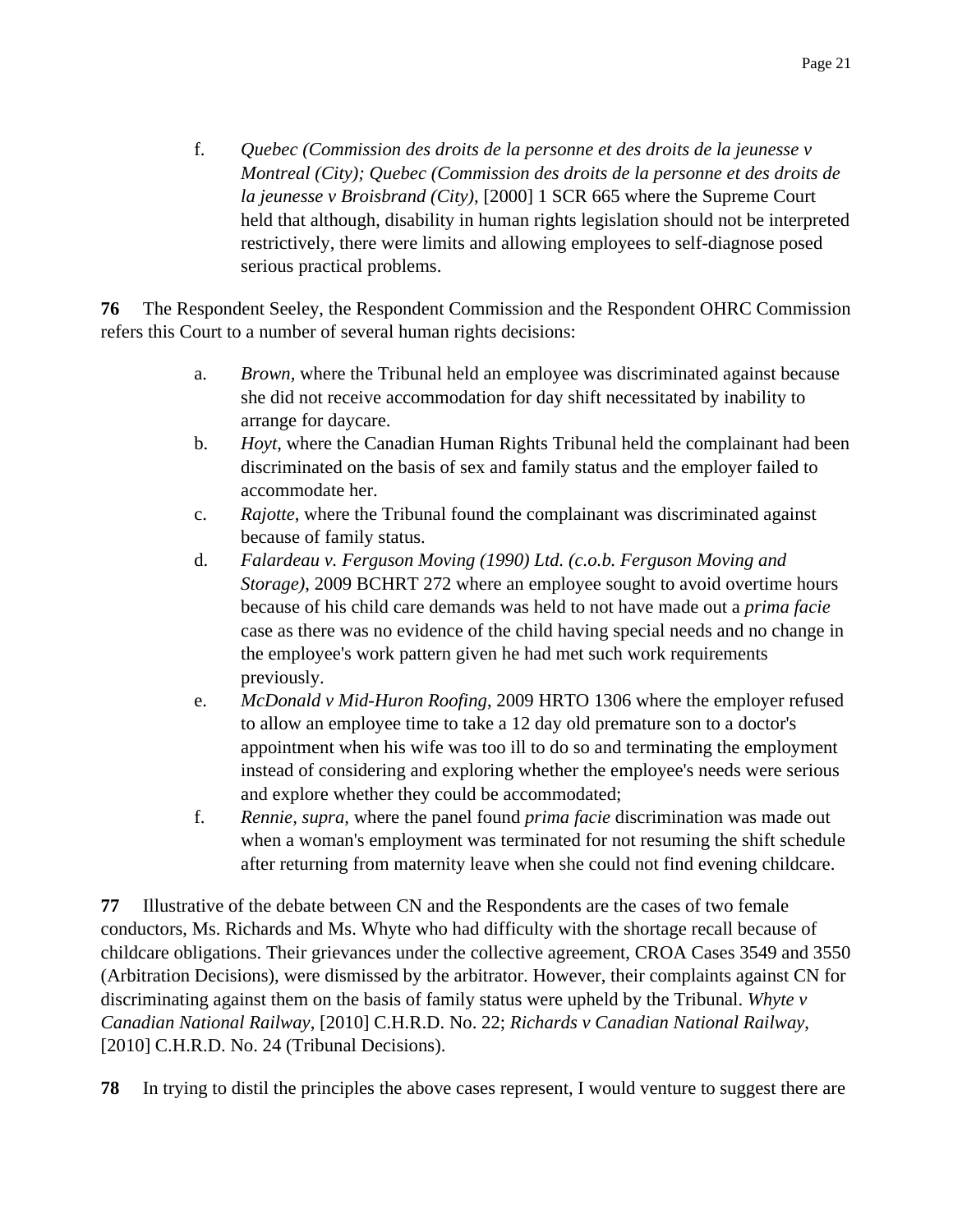underlying questions one or the other has either raised or addressed:

- a. does the employee have a substantial obligation to provide childcare for the child or children; in this regard, is the parent the sole or primary care giver, is the obligation substantial and one that goes beyond personal choice;
- b. are there realistic alternatives available for the employee to provide for childcare: has the employee had the opportunity to explore and has explored available options; and is there a workplace arrangement, process, or collective agreement available to the employee that may accommodate an employee's childcare obligations and workplace obligations;
- c. does the employer conduct, practice or rule put the employee in the difficult position of choosing between her (or his) childcare duties or the workplace obligations?

**79** CN argues the test in *Campbell River* is applicable here. It notes that the British Columbia Court of Appeal held that the family status "cannot be an open-ended concept as urged by the appellant for that would have the potential to cause disruption and great mischief in the workplace." The Appeal Court stated:

> ... it seems to me that a *prima facie* case of discrimination is made out when a change in the term of employment imposed by an employer results in a serious interference with a substantial parental or other family duty or obligation of the employee. I think that in the vast majority of situations in which there is a conflict between a work requirement in a family obligation it would be difficult to make out a *prima facie* case.

CN submits the reasoning in *Campbell River's* compelling since it is the only appellate decision on point. CN submits the Tribunal erred in law in refusing to follow it.

**80** CN also quotes from the arbitrator's decision in *International Brotherhood of Electrical Workers, Local 636 v Power Stream Inc. (Bender Grievance)*, [2009] O.L.A.A. No. 447 at paragraph 60 [*Power Stream*] who held that not every characteristic of family status should trigger the protections of the *Act*:

> ... But an employer cannot be expected to establish terms of work that do not create conflict [with] each and every characteristic of family status. Nor should employees expect their employer to accommodate every characteristic of family status. Nor should employees expect their employer to accommodate every characteristic. Employees can and do make accommodations to meet the needs of their employer so they can work for themselves and their families. Those accommodations include their choice of accommodation, choice and degree of child care, and choice of what kind of jobs to accept.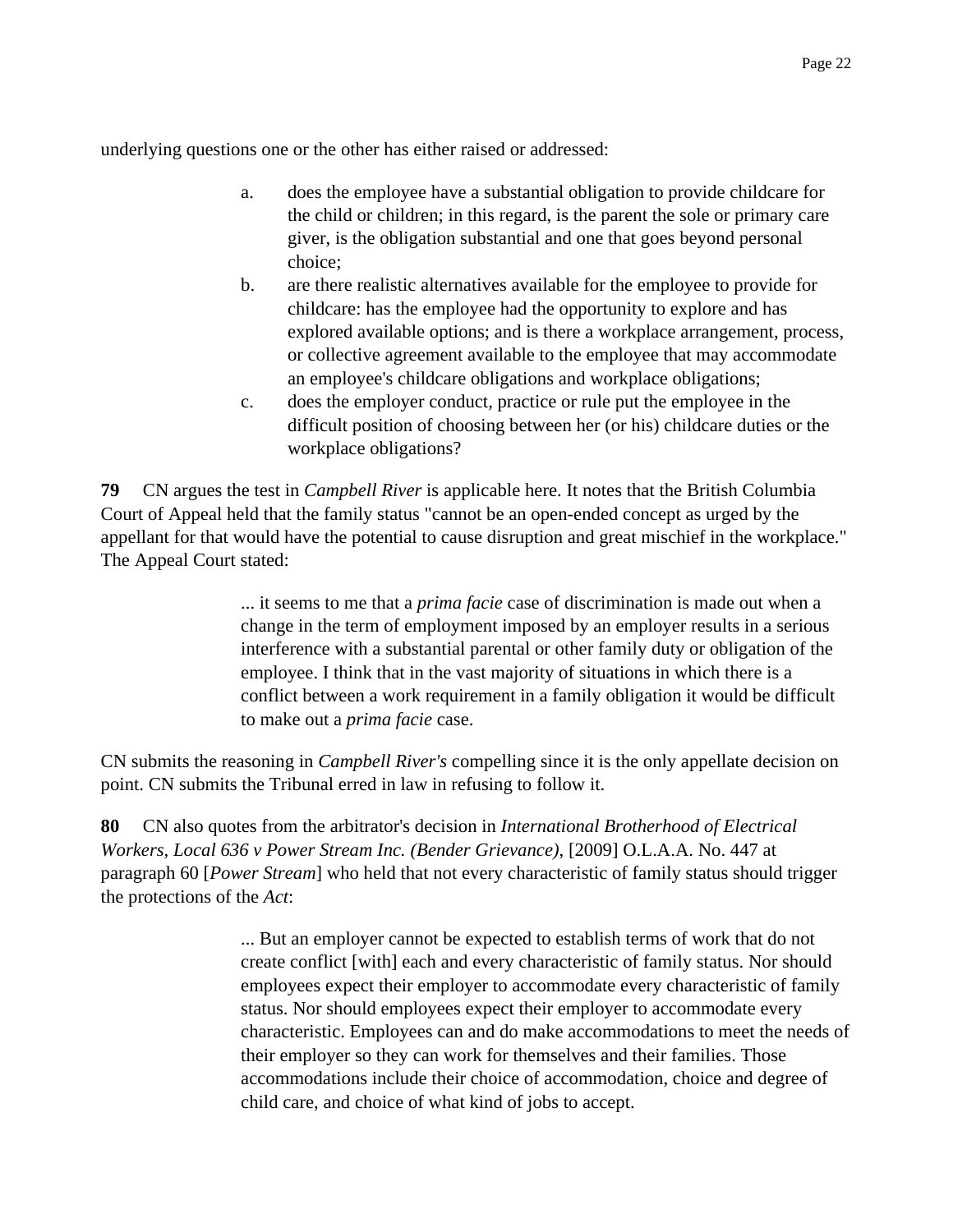**81** In my view, *Power Stream* is noteworthy. The arbitrator examined the individual circumstances of four grievers, finding discrimination was not made out in three cases where potential childcare obligations could be met by alternate arrangements but was made out in the fourth where the employment rule, a work schedule change, would disrupt the griever's custody sharing arrangement based on the original work schedule. *Power Stream* demonstrates an individualized assessment of the individual's options for childcare.

**82** In *McGill*, Justice Abella concluded that a contextual analysis must be completed on a case-by-case basis to take into account all the relevant factors to identify a link between the complainant's group characteristic and the disadvantaging criterion or conduct.

**83** CN submits the Tribunal failed to perform a contextual analysis in this case. It erred in concluding a *prima facie* case had been made out in the absence of any evidence of relevant factors indicating that CN's rules or practices played a role in any adverse treatment or that Ms. Seeley's dismissal was linked to her status as a parent rather than to other issues such as lifestyle choices.

**84** CN submits that its rules and practices did not preclude Ms. Seeley from being able to participate equally and fully unemployment. It submits that no evidence was presented that CN's rules and practices disallowed children's or parents with children in the facilities to which Ms. Seeley had to report to protect the Vancouver shortage. CN submits it has facilities in Vancouver that could be available to Ms. Seeley but admits either she or her husband had personal knowledge of the housing available in Vancouver. CN did not respond to Ms. Seeley's articulation of her difficulty nor did it inform Ms. Seeley of the anticipated duration of the Vancouver posting, its specific site location, the shifts she would work or the availability of facilities.

**85** The difficulty with CN's submissions is that it makes no reference to its failure to provide Ms. Seeley with information concerning the location, duration and work about the shortage recall assignment. CN's conduct is to be factored into the assessment of whether there has been workplace discrimination based on family status.

**86** On learning the recall posting was for Vancouver, Ms. Seeley wrote to her supervisor and advised him she could not report to Vancouver because of childcare issues. She requested a 30-day extension to explore her options. CN did not respond. Later, on March 26, 2005 she asked to be considered on a compassionate basis under the collective agreement and offered to work at Jasper or Edson. CN never responded.

**87** Instead on June 20, 2005, CN wrote stating "The Company has accommodated your need for additional time to consider your options and make the necessary child care arrangements." CN further stated:

> While the Company recognizes that your child-care is an important personal responsibility, you must acknowledge that your obligation to CN is to manage these personal obligations in such a way that you are also able to fulfill your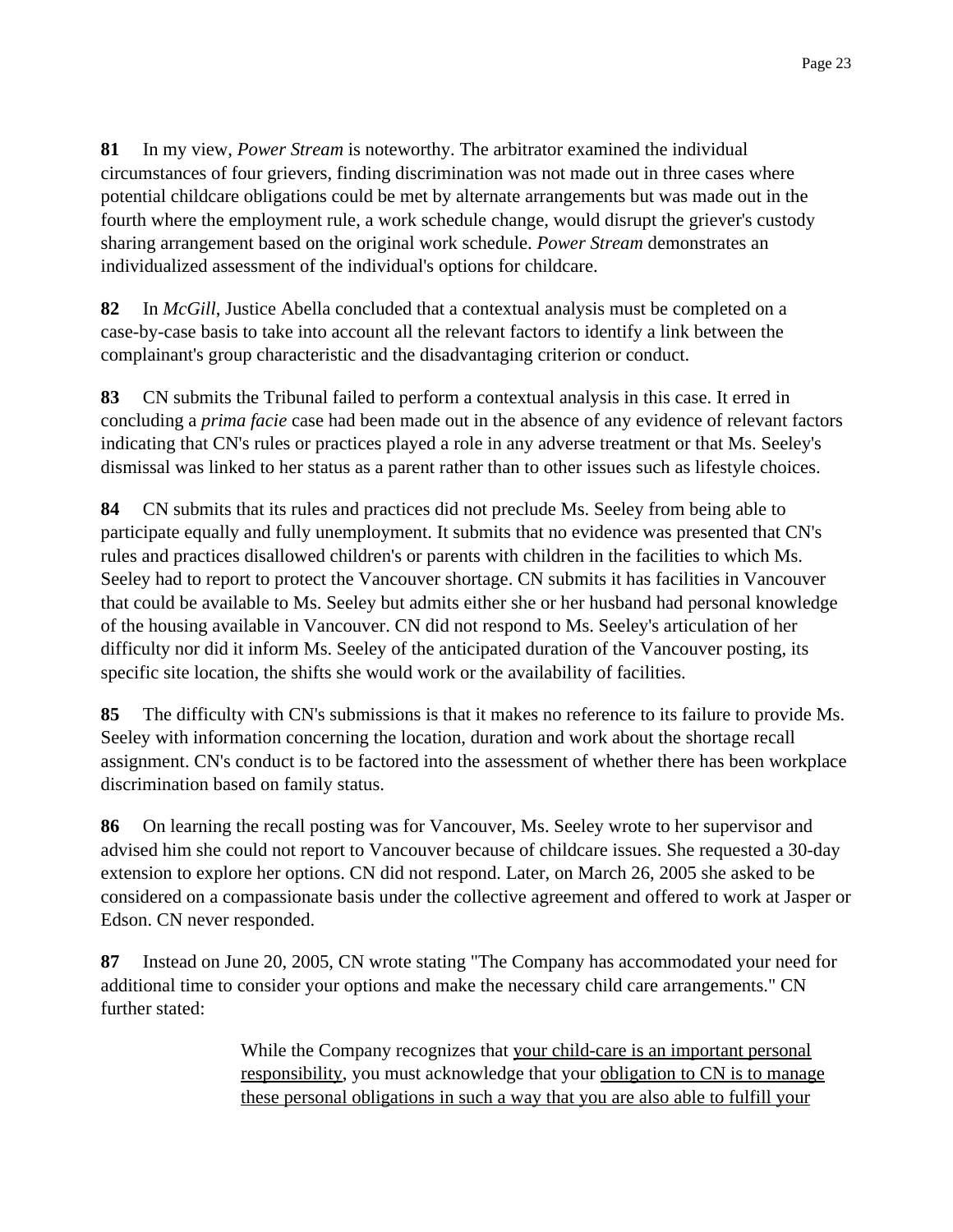#### employment and collective agreement obligations.

### [Emphasis added]

**88** In my view, CN's choice of language in its letter and its failure to respond to Ms. Seeley's letters and telephone call and her request for consideration under the collective agreement on the basis of childcare, is indicative of CN's unwavering view that childcare was not a part of what was captured by the *Act*'s prohibition against discrimination in the work place on the basis of family status.

**89** Applying a *prima facie* standard to finding of discrimination based on family status does require a claimant to provide evidence but that does not create a high standard of proof.

**90** I would agree that by any standard, Ms. Seeley has provided evidence of a *prima facie* case of discrimination based on family status. She is the primary caregiver for two children of tender age. Her husband works full time and is the family breadwinner. The choice of residence in Brule was not an issue previously and Ms. Seeley's evidence indicates she considered whether childcare was available in nearby Hinton. CN never provided information necessary to explore whether childcare options were available or feasible in Vancouver. A realistic assessment of Ms. Seeley's familial circumstances does disclose she would have significant difficulty in fulfilling her childcare responsibilities in responding to an indefinite recall assignment to cover the Vancouver shortage.

**91** CN submits Ms. Seeley never made inquiries. It seems to me that CN was the party with the knowledge about work requirements and facilities in Vancouver. It was put on notice about the problem by Ms. Seeley's letters and has a responsibility to respond with information. It did not.

**92** Accordingly, Ms. Seeley satisfies the requirement for having a substantial childcare family obligation. She did not have a realistic opportunity to respond to what CN by its own evidence and submissions, was a major shortage recall well outside the ordinary course of events. CN, by its failure to respond to Ms. Seeley, denied her the opportunity to realistically explore and consider options for childcare in responding to the shortage or accessing accommodation if available under CN policy or the collective agreement.

**93** The Tribunal had evidence before it in that:

- a. Ms. Seeley's letter of March 4, 2005 where she advised she had two children, one 6 years old and the other 21 months old with immediate family nearby or suitable daycare in Brule or Hinton;
- b. her telephone call on March 7, 2005 to her supervisor leaving a voice mail explaining the family situation and daycare situation;
- c. her March 26, 2005 letter which reiterated her husband's obligations (to CN) meant it was not feasible for him to assume the childcare obligations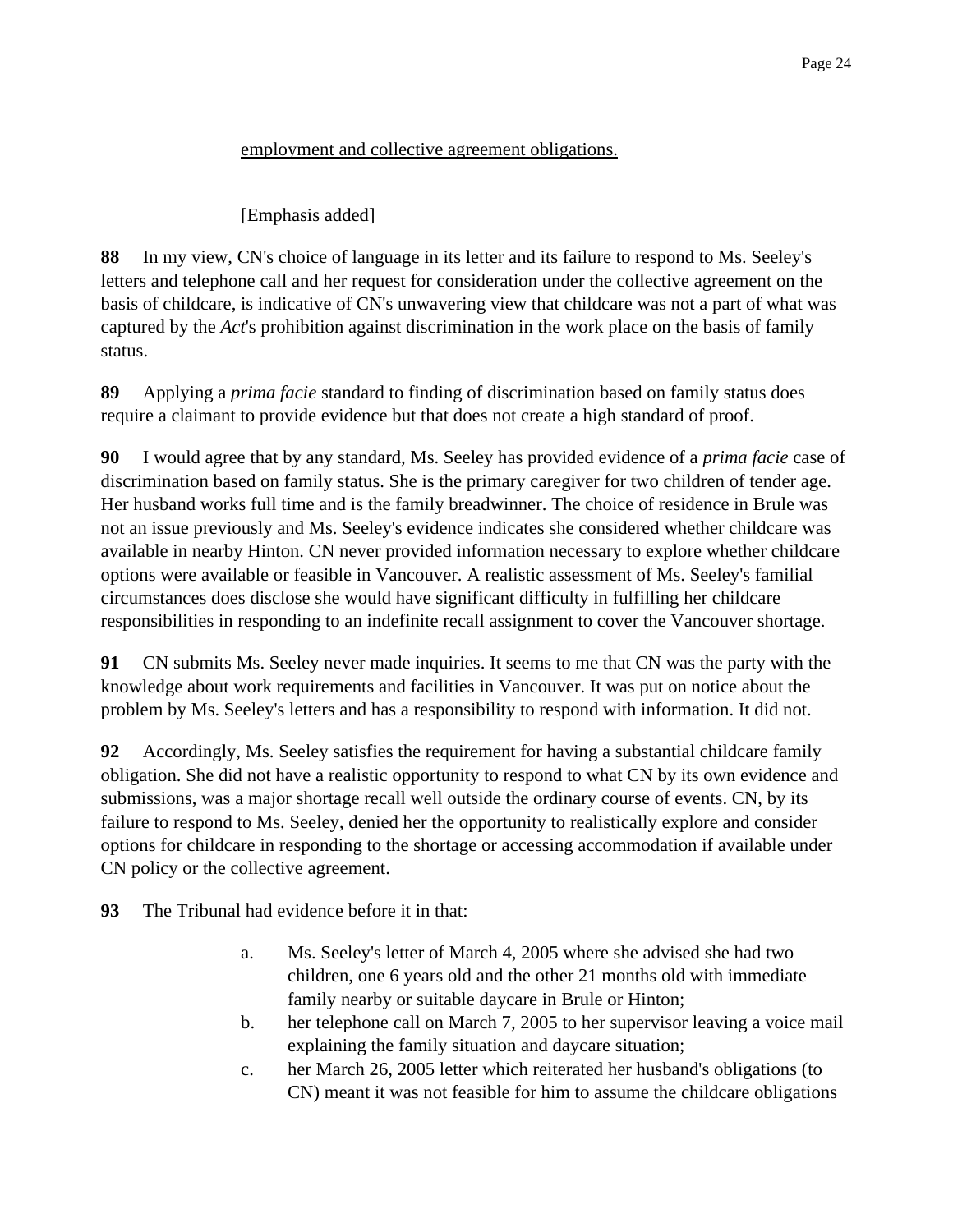and indicated her understanding the shortage coverage in Vancouver was for an undetermined length of time;

- d. her testimony that CN had not informed her which location CN wanted her to go to, what shifts she would be working, or for how long she would be in Vancouver and her assessment that the chance of finding some kind of daycare in that situation was just about impossible;
- e. although CN indicated it had facilities to accommodate employees in Vancouver including the option of a rental home, CN acknowledged neither Ms. Seeley or her husband had personal knowledge of the housing available;
- f. the absence of any evidence that CN responded in any way other than the extension of time and the letter of June 20, 2005 putting Ms. Seeley on notice and stating her childcare obligations were personal matters;
- g. evidence that CN did not enter into any discussions concerning possible options for Ms. Seeley under its accommodation policy; and
- h. CN's discussions with the Union concerning Article 148.1(d) of the collective agreement did not occur until well after Ms. Seeley was terminated.

**94** Given the standard for finding *prima facie* discrimination based on family status and the evidence before the Tribunal, I am satisfied the Tribunal's finding was reasonable.

**95** Before leaving the analysis on *prima facie* discrimination I should note the Intervener FRE-T&C submits the Tribunal erred in adopting a test based on "general" family responsibilities. However, in reviewing the Tribunal's decision it is clear to me the Tribunal was cognizant and addressed the question of Ms. Seeley's specific parental childcare obligations arising and not "general" undefined family responsibilities.

## *Accommodation*

**96** CN submits the Tribunal erred in finding that CN had not met its duty to accommodate. CN submits it gave Ms. Seeley four months in which to prepare to relocate to Vancouver, well beyond the 15 days provided in the collective agreement. Ms. Seeley provided no evidence that her children's basic needs could not be met in Vancouver, took no steps to inform herself of the working and living conditions in Vancouver, and did not prepare for the temporary location in any way.

**97** However, CN was clearly the party with the information on working conditions and the housing facilities that could be available for Ms. Seeley during coverage of the shortage. Ms. Seeley wrote to her supervisor outlining her difficulties. She testified that the supervisor never responded and CN did not call the supervisor to testify.

**98** CN says it would have been preferable to engage in discussions. I do not regard such discussions as merely optional in these circumstances. It was essential that CN engage in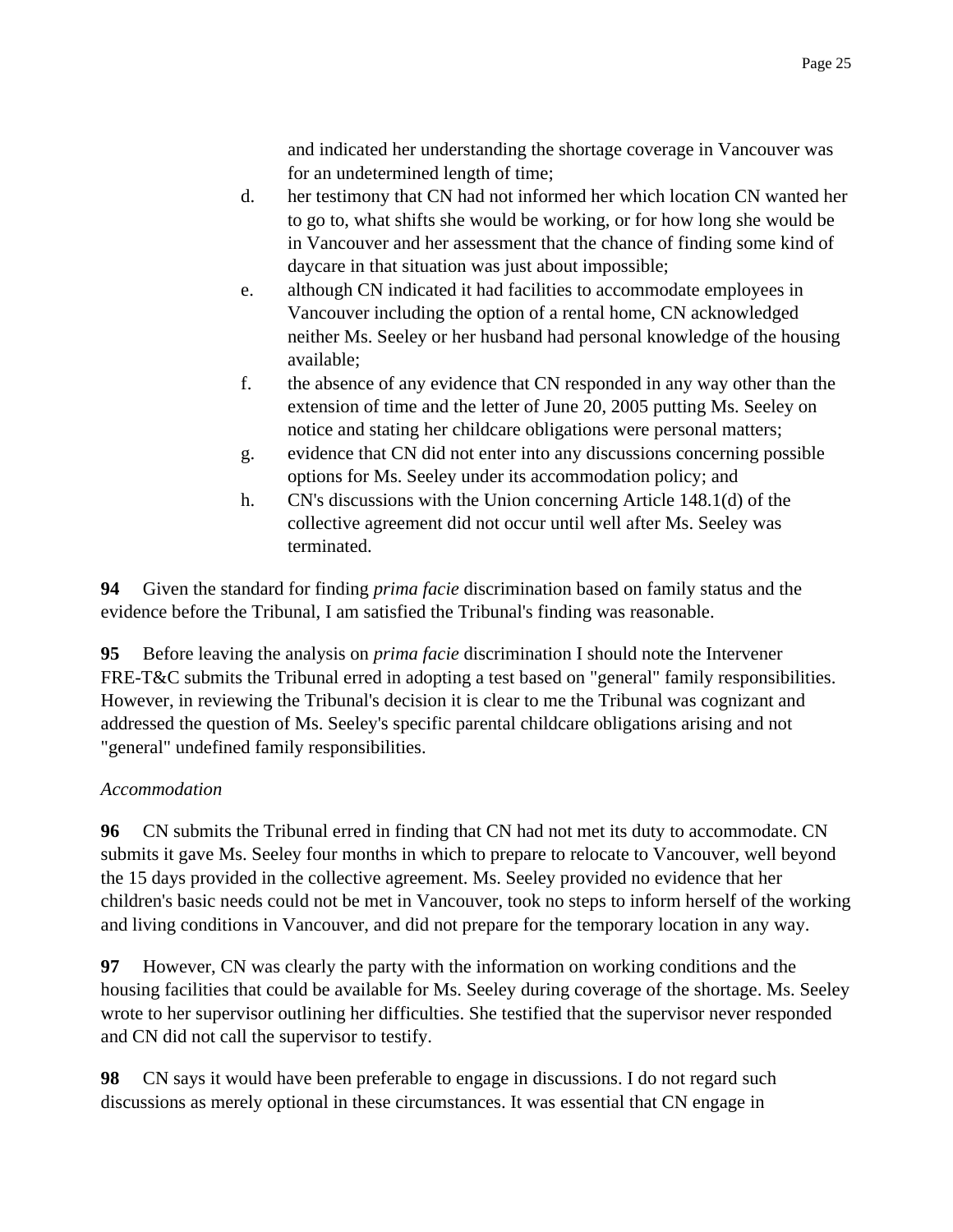discussions by responding to Ms. Seeley's letters and telephone call with information it alone had about the Vancouver working conditions and the accommodation that may be available for her and her children.

**99** Moreover, Ms. Seeley specifically requested consideration under provisions of the collective agreement. It is not an answer for CN to say that is solely a matter for the Union to raise as the exclusive bargaining agent. CN states unions must be involved in tripartite (union, employee and employer) accommodation mediation. Nevertheless even if negotiations must be done with or through the Union, that cannot preclude an employee requesting accommodation. It would remain upon CN, having been presented with a request by an employee, to involve the Union. The evidence is that the only discussions between CN and the Union about Ms. Seeley's situation were held after CN fired Ms. Seeley.

**100** CN goes further into the terms and implications arising from the collective agreement with the Union. However, CN never acknowledged the availability of collective agreement process in response to Ms. Seeley's request for consideration. Had it done so, that might have been a different situation but as it was not, I do not need to consider this further except to observe in *Central Okanagan School District No. 23 v Renaud*, [1992] 2 SCR 970 [*Central Okanagan*] the Supreme Court found where the employer has a duty to accommodate, the union shares that duty if the provisions of a collective agreement impedes an employer's attempt to accommodate. In addition, Justice Abella clearly stated that a termination of employment clause will be applicable only if it meets the requirements of reasonable accommodation adapted to the individual circumstances of the specific case. *McGill* at para 25. Here the question of accommodation was never considered under the collective agreement by CN before firing Ms. Seeley.

**101** The Tribunal did consider whether CN satisfied its burden of demonstrating accommodation would cause undue hardship.

**102** The Tribunal applied the test set out by the Supreme Court of Canada in *Meiorin*. CN had to demonstrate that the *prima facie* discriminatory standard or conduct is a *bona fide* occupational requirement (BFOR). The Tribunal was satisfied CN met the first part of *Meiorin* standard, being whether the standard was adopted for a purpose rationally connected to the performance of the job. CN had a legitimate purpose for calling up employees to address the shortage. The Tribunal was also satisfied CN met the second part of the *Meiorin* test, the requirement that the standard was adopted in good faith. The Tribunal found there was no evidence the shortage call up requirement was adopted for the purpose of discriminating against Ms. Seeley.

**103** The Tribunal found that CN failed to meet the third part of the *Meiorin* test. It examined whether the impugned standard was reasonably necessary for CN to accomplish its purpose. It decided CN must show that it cannot accommodate Ms. Seeley and others adversely affected by the standard without experiencing hardship. Or as the Tribunal rephrased the question, since Ms. Seeley was adversely affected on the ground of her family status by the standard of compelling employees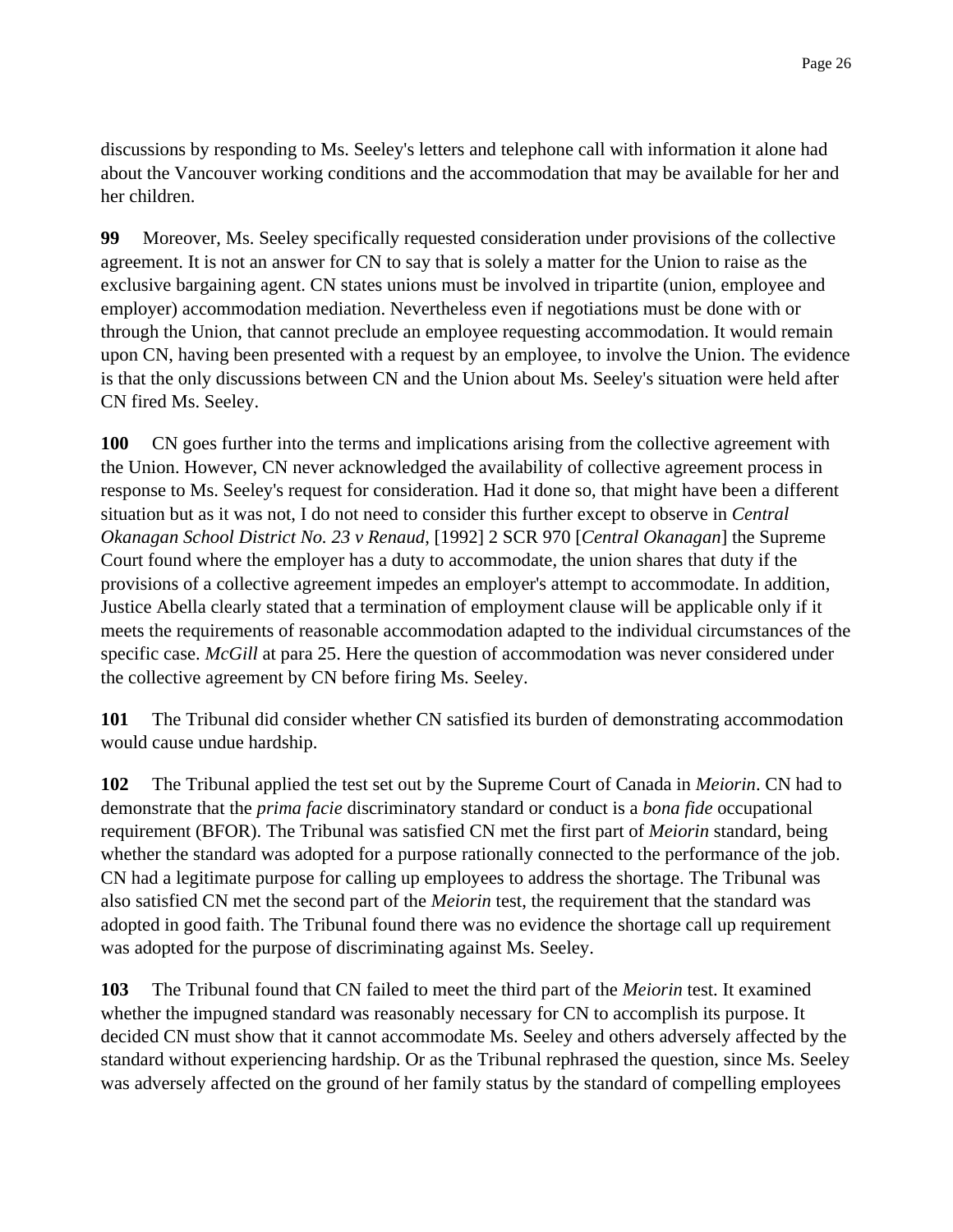to cover shortages, could CN accommodate her without experiencing hardship? The Tribunal found the answer to be affirmative.

**104** The Tribunal had regard for the jurisprudence. The adoption of a stringent standard is justified if it accommodates factors relating to the capabilities, worth and dignity of each individual up to the point of undue hardship. *Central Okanagan* at 984. The employer must do an individualized assessment of the employee's situation *McGill* at para 22. The factors to consider set out by Supreme Court in *Central Alberta Dairy Pool v Alberta (Human Rights Commission)*, [1990] 2 SCR 489, at pages 520 - 21 [*Central Dairy* Pool] including cost of accommodation, the relative interchangeability of the workforce and facilities and the prospect of interference with rights of other employees.

**105** The Tribunal considered CN's submission that the provision of more than four months rather than the minimum 15 days set out in the collective agreement was reasonable accommodation. The Tribunal found CN's provision of extra time was not, in any way, a meaningful response.

**106** The Tribunal reviewed the evidence before it. Ms. Seeley requested accommodation because of her family status. CN never responded nor Ms. Seeley's supervisor or the general manager involved call to either provide information or to explain. The Tribunal found that CN witnesses did not consider family status involving parental childcare obligations as requiring accommodation. The Tribunal also found that CN failed to meet the procedural component of the duty to accommodate. CN did not consider Ms. Seeley's request for accommodation nor did it apply its own accommodation polices.

**107** Since, the Tribunal considered the jurisprudence and the evidence before in addressing whether CN provided adequate accommodation, the Tribunal's finding that the CN's claim that merely providing extra time was not a meaningful response to the request for accommodation is reasonable.

**108** The Tribunal went on to address CN's position to the effect that it would be undue hardship to grant the relief sought by Ms. Seeley because she would be granted super seniority based of her family status. However, The Tribunal directed its analysis to the floodgates argument rather than any intersection between the collective agreement and the request for accommodation.

**109** I agree CN's submission on the issue of super seniority brings in the issue of interference with rights of other employees which would be a valid question if the collective agreement had been engaged. However, CN never responded to Ms. Seeley's request for consideration under the terms of the collective agreement and it did not raise this question with the Union before firing Ms. Seeley. In my view, it is not open for CN to raise this issue after the fact and consequently, the Tribunal was not obligated to consider this question.

**110** I find nothing unreasonable about the Tribunal's determination that CN had not met its duty to accommodate.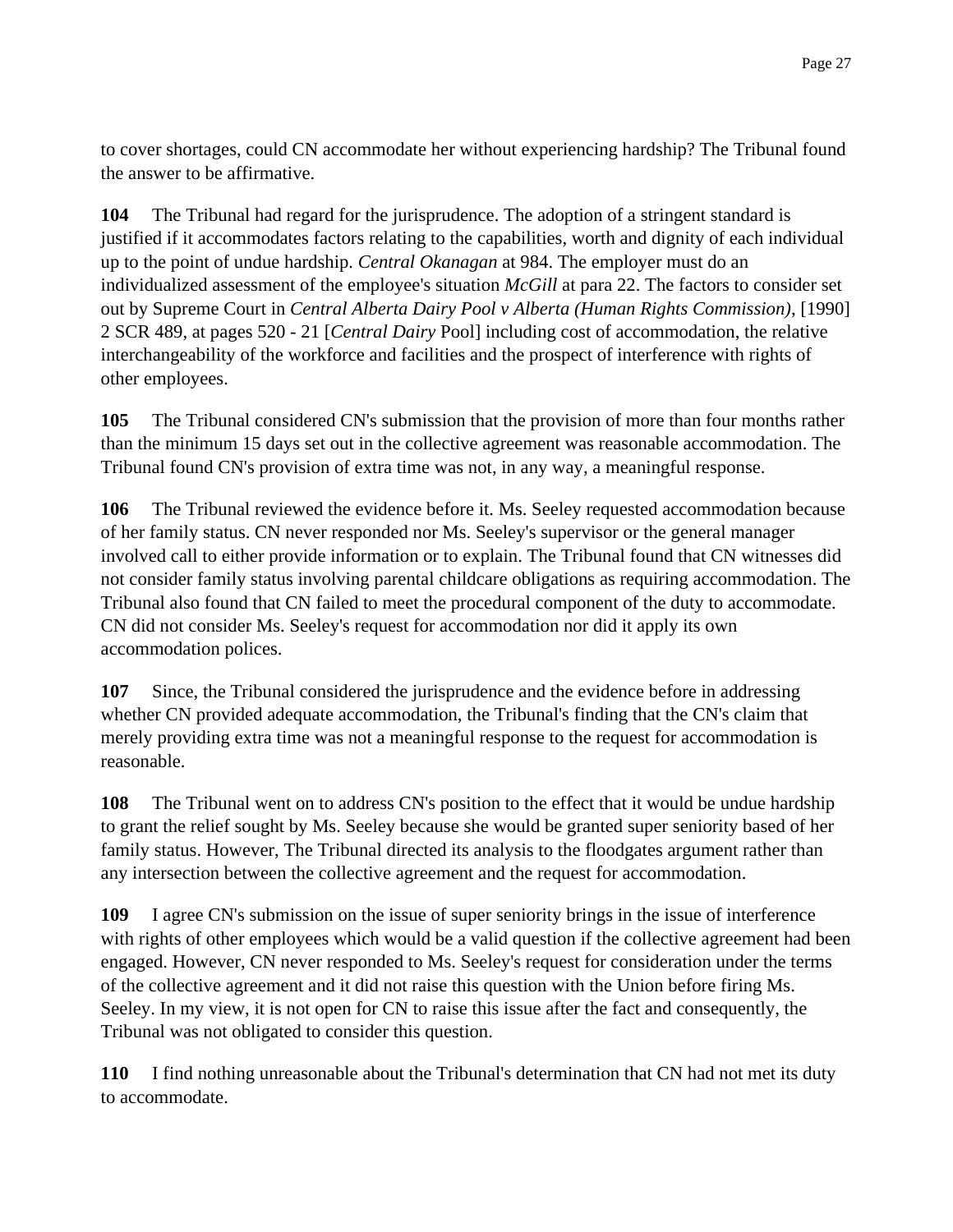## *Remedies*

**111** CN submits the Tribunal erred in awarding compensation because it may only award compensation if "the person is engaging or has engaged in the discriminatory practice wilfully or recklessly." The Tribunal found CN's conduct to be reckless. CN submits this finding ignores the uncertain state of the law on family status at the material time and the finding is unsupported by the evidence.

**112** CN relies on the 2004 British Columbia Court of Appeal decision in *Campbell River* elsewhere in its submissions on this judicial review. That decision clearly treats substantial childcare obligations as engaging the human rights protection against discrimination on the ground of family status.

**113** CN, in its treatment of Ms. Seeley's situation, steadfastly ignored the basis for Ms. Seeley's request for accommodation despite available jurisprudence recognized childcare as within the scope of human rights based on family status. It would seem to me that, at the very least, CN had to turn its mind to whether Ms. Seeley's situation required consideration.

**114** The Tribunal took note that CN had an accommodation policy which included family status could have application. It considered the fact that CN and its senior managers involved decided they need not be concerned with family status and ignored their responsibilities under the CN accommodation guidelines.

**115** I consider the Tribunal had sufficient basis to reasonably conclude CN's conduct in this matter was reckless.

## **Conclusion**

**116** I find the Tribunal's finding that parental childcare obligations comes within the term "family status" in the *Act* was reasonable in keeping with the Supreme Court of Canada guidance in *Dunsmuir*, *Khosa* and *Mowat*. I also conclude the Tribunal applied the correct test for finding *prima facie* discrimination on the basis of family status and reasonably found there was *prima facie* discrimination. I conclude the Tribunal's determination that the CN had not met its duty to accommodate Ms. Seeley was reasonable. Finally, the Tribunal's award of compensation is reasonable.

**117** The application for judicial review is dismissed.

**118** Having regard to the outcome of this judicial review and the representations of the parties on costs, costs are awarded to Ms. Seeley.

# **JUDGMENT**

# **THIS COURT'S JUDGMENT is that**: